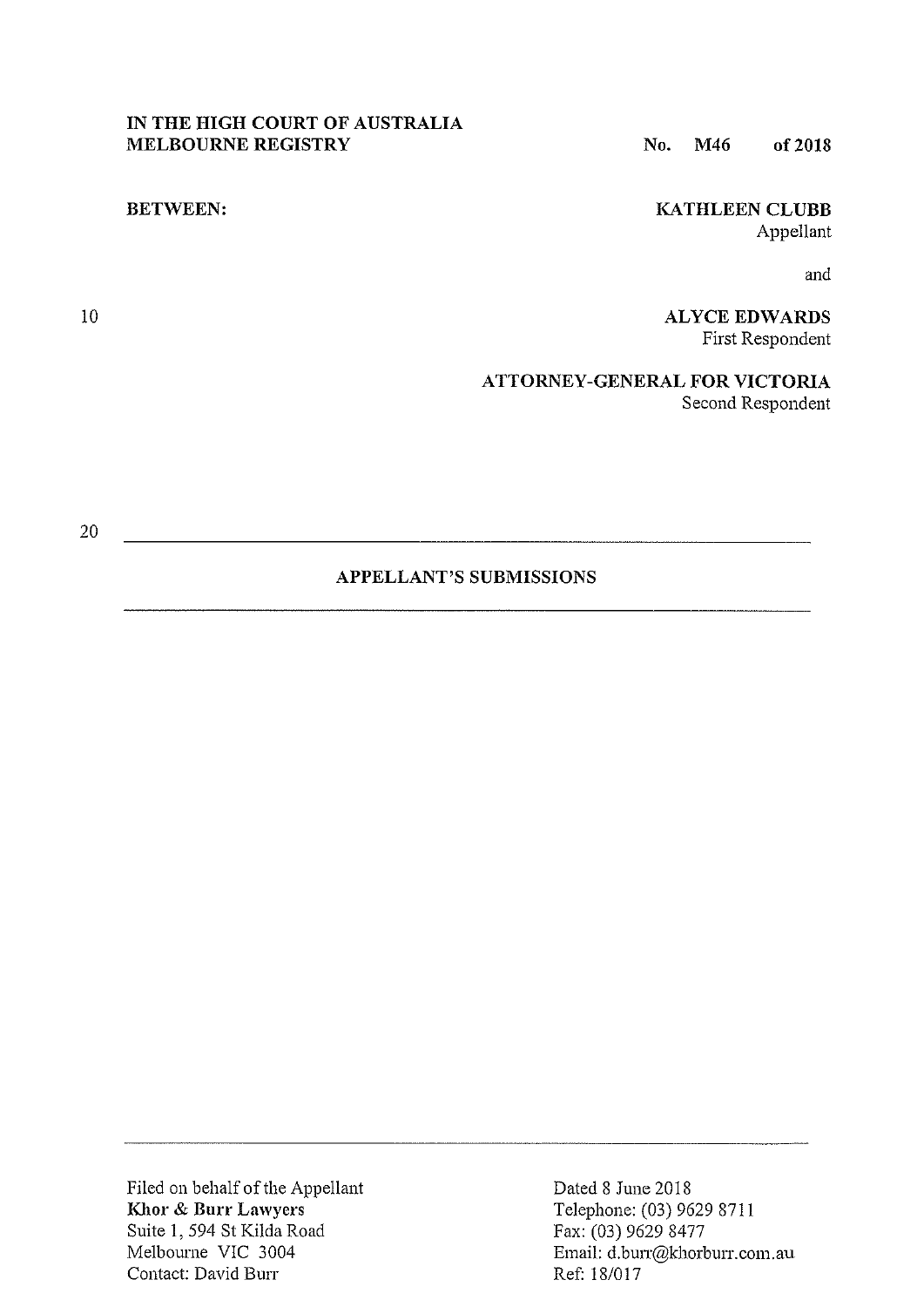# **PART I: CERTIFICATION**

I. These submissions are in a fonn suitable for publication on the intemet.

# **PARTII: STATEMENT OF ISSUES**

2. The *Public Health and Wellbeing Act 2008* (Vie) **(the Act)** purports to prohibit communications on a politically-controversial topic  $-$  abortion  $-$  where those communications are reasonably likely to cause discomfort to a person. The prohibition 10 applies in a location where, notoriously, communications on that topic are likely to occur and be most politically resonant. The prohibition applies whether or not occur and be most politically resonant. discomfort is caused and irrespective of the political significance of the communication in the circumstances. The issue raised by this appeal is whether a prohibition of that kind is compatible with a constitution which protects a freedom of political communication. This Court should answer that question no.

# PART III: SECTION 78B

- 3. Notice has been given under s 78B of the *Judiciary Act 1903* (Cth).
- 20

# **PART IV: JUDGMENT BELOW**

4. The two judgments below are unreported. They appear at pages 282-289 and 293-296 of the Core Appeal Book **(CAB).** 

# **PART V: BACKGROUND**

# **Statutory background**

30 5. Section 185D of the *Public Health and Wellbeing Act 2008* (Vie) **(the Act)** states:

A person must not engage in prohibited behavior within a safe access zone.

Penalty: 120 penalty units or imprisonment for a tenn not exceeding 12 months.

- 6. A "safe access zone" is "an area within a radius of 150 metres from premises at which abortions are provided":  $s$  185B(1).
- 7. "Prohibited behaviour" is defined in s 185B(l ). The kind of "prohibited behavior" 40 relevant to this appeal is that identified in paragraph (b) of the definition, namely:

#### *prohibited behavior* means-

 $\ddotsc$ 

(b) subject to subsection (2), communicating by any means in relation to abortions in a manner that is able to be seen or heard by a person accessing, attempting to access, or leaving premises at which abortions are provided and is reasonably likely to cause distress or anxiety ...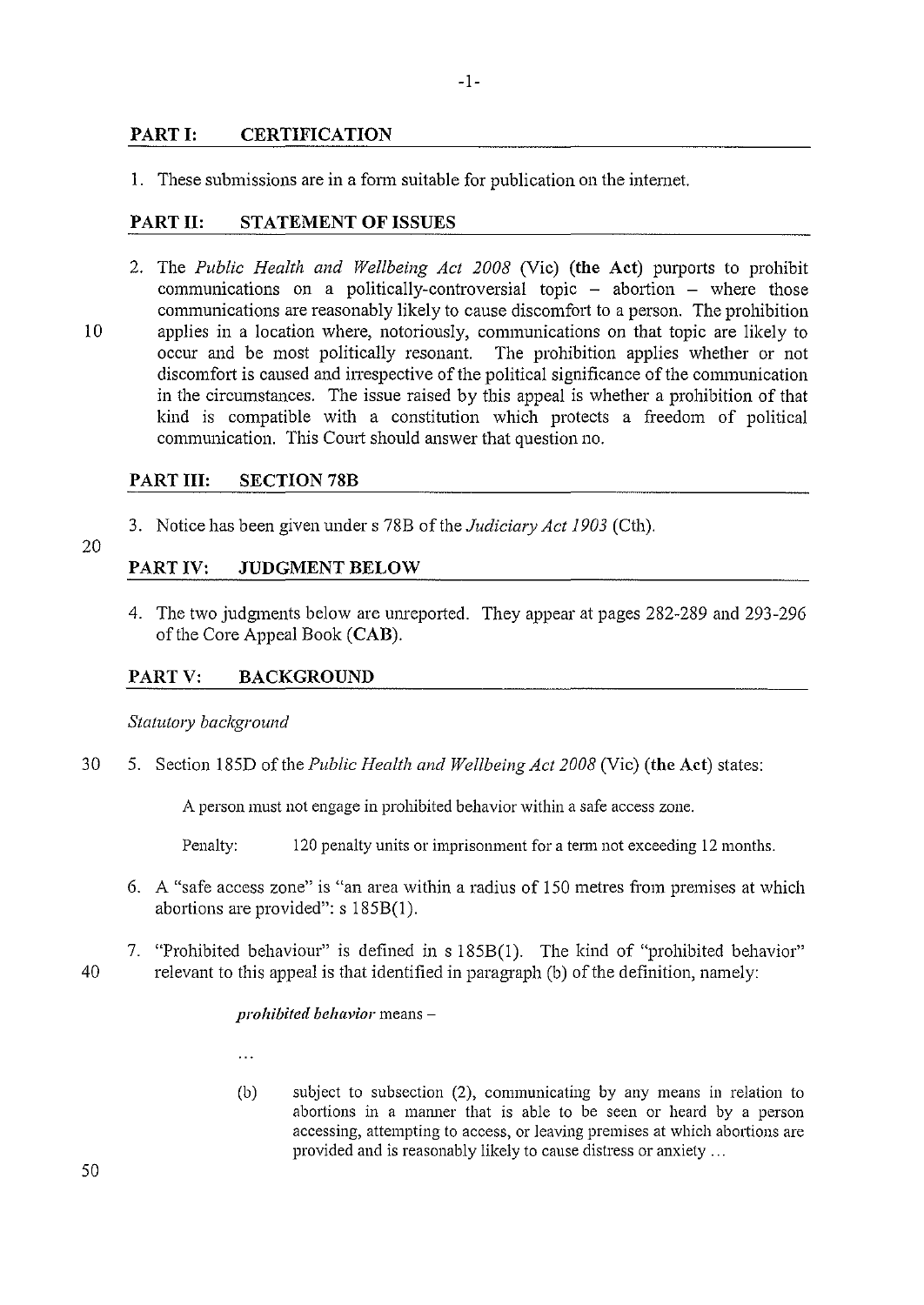- 8. These submissions refer to s 185D in its operation with paragraph (b) of the definition of "prohibited behaviour" as **the Communication Prohibition.**
- 9. Sub-section (2) states that "[p]aragraph (b) of the definition of *prohibited behaviour*  does not apply to an employee or person who provides services at premises at which abortion services are provided".
- 10. "Abortion" is defined by reference to the *Abortion Law Reform Act 2008* (Vie): s 185B(l). Accordingly, "abortion" means:

intentionally causing the termination of a woman's pregnancy by  $-$ 

- (a) using an instrument; or
- (b) using a drug or a combination of drugs; or
- (c) any other means.
- 11. The definition of abotiion covers the tennination of pregnancy whether or not caused by a health professional or with the consent of the woman.

#### *Factual background*

 $\ldots$ 

20

10

- 12. The events the subject of these proceedings occurred on 4 August 2016 at "the East" Melbourne Fertility Control Clinic" **(the Clinic).**
- 13. The Magistrate made the following findings of fact about those events (CAB 294-6):

Mrs Clubb [the appellant] was first seen by police at the eastern boundary of the Clinic just after 1 Oam. Inspector Cartwright asked her to desist from breaking the law.

30 Within minutes, the Accused was seen by multiple police to enter the safe access zone, pamphlets in hand, and stand some 5 metres from the entrance to the Clinic. The Accused was arrested after she approached a young couple, entering the Clinic, at approximately 1 0:30am. Video of the event, shown to me, shows Mrs Clubb attempting to engage the couple by speaking to them and handing over a pamphlet. Video of the event, shown to me, shows Mrs. Clubb attempting to engage the couple by speaking to them and handing over a pamphlet.

> The male of the couple is seen to speak and obviously decline the offering of the pamphlet and move, with the young woman, away. There is no evidence of duress or violence of any kind. The engagement between the Accused and the couple is brief and appears polite.

40

I am satisfied beyond any doubt that it was her intention to engage that couple in discussion relevant to abortion. I am satisfied that she has communicated with them for that sole purpose ...

- 14. The appellant was charged in the Magistrate's Court of Victoria with an offence in the following terms (CAB  $276$ ):
- 50 The accused at East Melboume on the 4/8/16 did engage in prohibited behavior namely communicating about abortions with persons accessing premises at which abortions are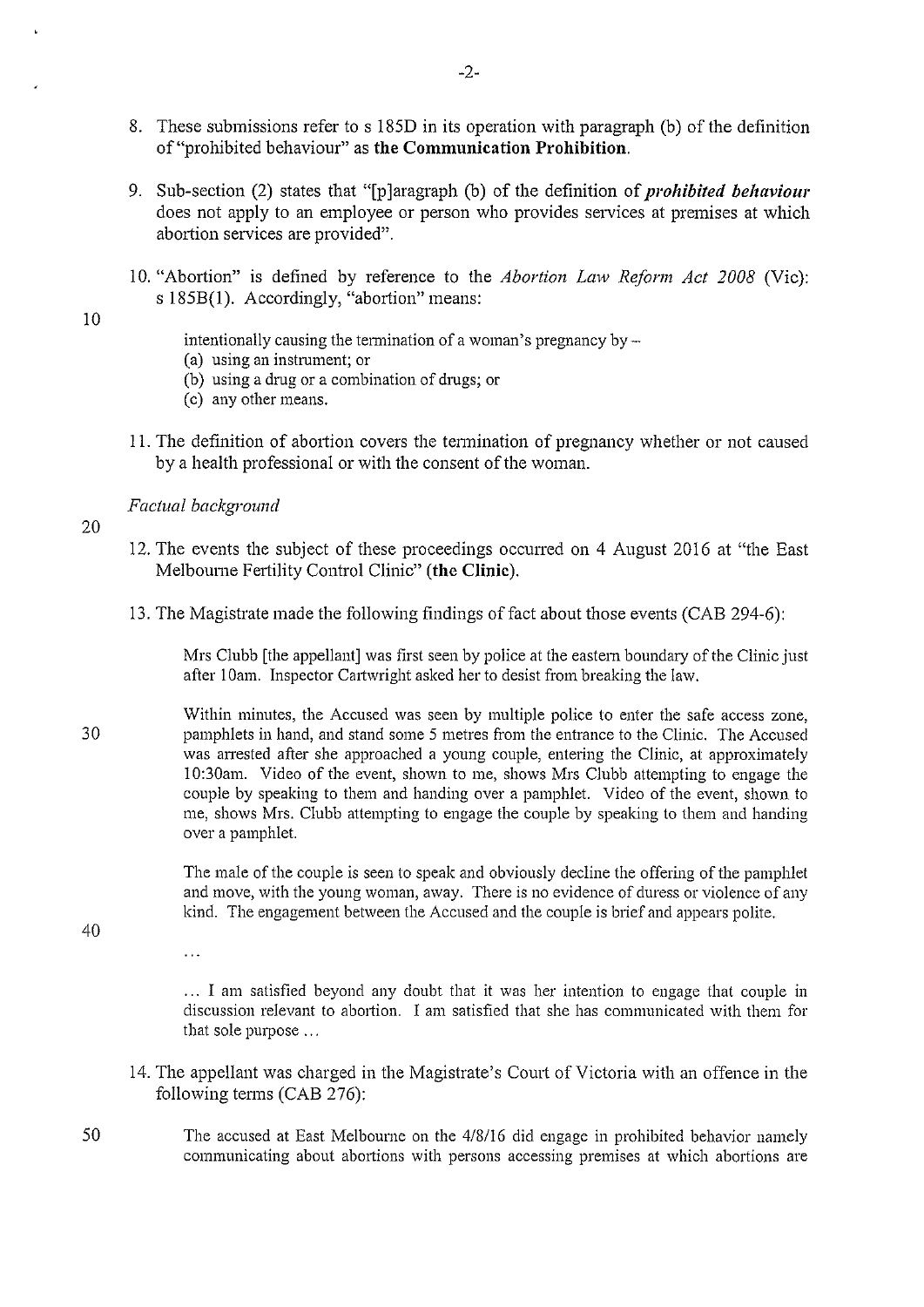provided within a safe access zone, in a way that is reasonably likely to cause anxiety or distress.

- 15. On 23 November 2017, the appellant was convicted.
- 16. The Magistrate's reasons reveal a number of matters relevant to this appeal.
- 17. The Magistrate identified the definition of "distress" in s 185B by reference to the *Macquarie Dictionary.* According to the Magistrate, "distress" encompassed 10 "[a]nguish, suffering, pain, agony, ache, infliction, torment, torture, discomfort, heartache". Of those synonyms, the Magistrate found that the appellant's conduct was "reasonably likely to cause ... discomfort": CAB 295. The Magistrate did not find that the appellant's conduct was reasonably likely to cause anxiety. Nor did the Magistrate find that s 185D was relevantly concemed only with conduct reasonably likely to cause *serious* discomfort. On the Magistrate's construction, it was not necessary for there to be a "serious psychological response": cf WAS (28].
- 18. The only finding as to mens rea made by the Magistrate was a finding that the appellant had an intention of engaging in discussion relevant to abortion. The Magistrate made 20 no other findings of mens rea. For example, she made no finding that the appellant knew or suspected that the communication was reasonably likely to cause distress.  $<sup>1</sup>$ </sup> Reading the Magistrate's reasons fairly, she must have been of the view either that the offence had no mens rea element or, if it did, that the only mens rea element was that there be a purpose of communicating in relation to abortion. The former interpretation is the more likely once one has regard to the prosecutor's written "submissions on the law" which identified what the prosecution needed to prove without referring to any mens rea element: see Submissions of the Chief Commissioner of Police, Exhibit 8 at (3].
- 30 19. The Magistrate found that the appellant intended to engage the couple "in discussion relevant to abortion" (CAB 296), but otherwise made no findings as to the content of the communications intended to be engaged in by the appellant. On the Magistrate's findings, the communications may have had a content which on any view was political - for example, the communications may have related to lobbying the federal govemment in respect of funding for abortion drugs. Or they may not. There was some evidence before the Magistrate that the appellant was "seeking to draw attention to the issue of abortion": Exhibit 6, photograph 2. There was, however, no occasion for the Magistrate to make findings as to whether the communications had a clearly political content once she had found (as described below) that s 185D did not 40 effectively burden the freedom of political communication. It is not open to make a positive submission that the appellant's communication was not political: cf  $VS^2$  [29],  $CS^3$  [4].
	- 20. It is convenient at this point to address a point raised by the Commonwealth Attomey-General at CS  $[4]$  and  $[10]$ - $[16]$ <sup>4</sup> He submits that ss 185B and 185D could, if

 $\overline{3}$ Submissions of the Attomey-General for the Commonwealth dated 25 May 2018 at [4) (CS).

 $\mathbf{I}$ **The prosecutor made a submission on the law to that effect: Submissions of the Chief Conunissioner**  of Police dated 2 August 2017 at  $[3]$ ,  $[13]$ .

 $\overline{2}$ Submissions of the Attomey-General for the State of Victoria dated 11 May 2018 (VS).

 $\overline{4}$ See also Submissions of the Attomey-General for Queensland's submissions (QS) at [5], [42)-[51].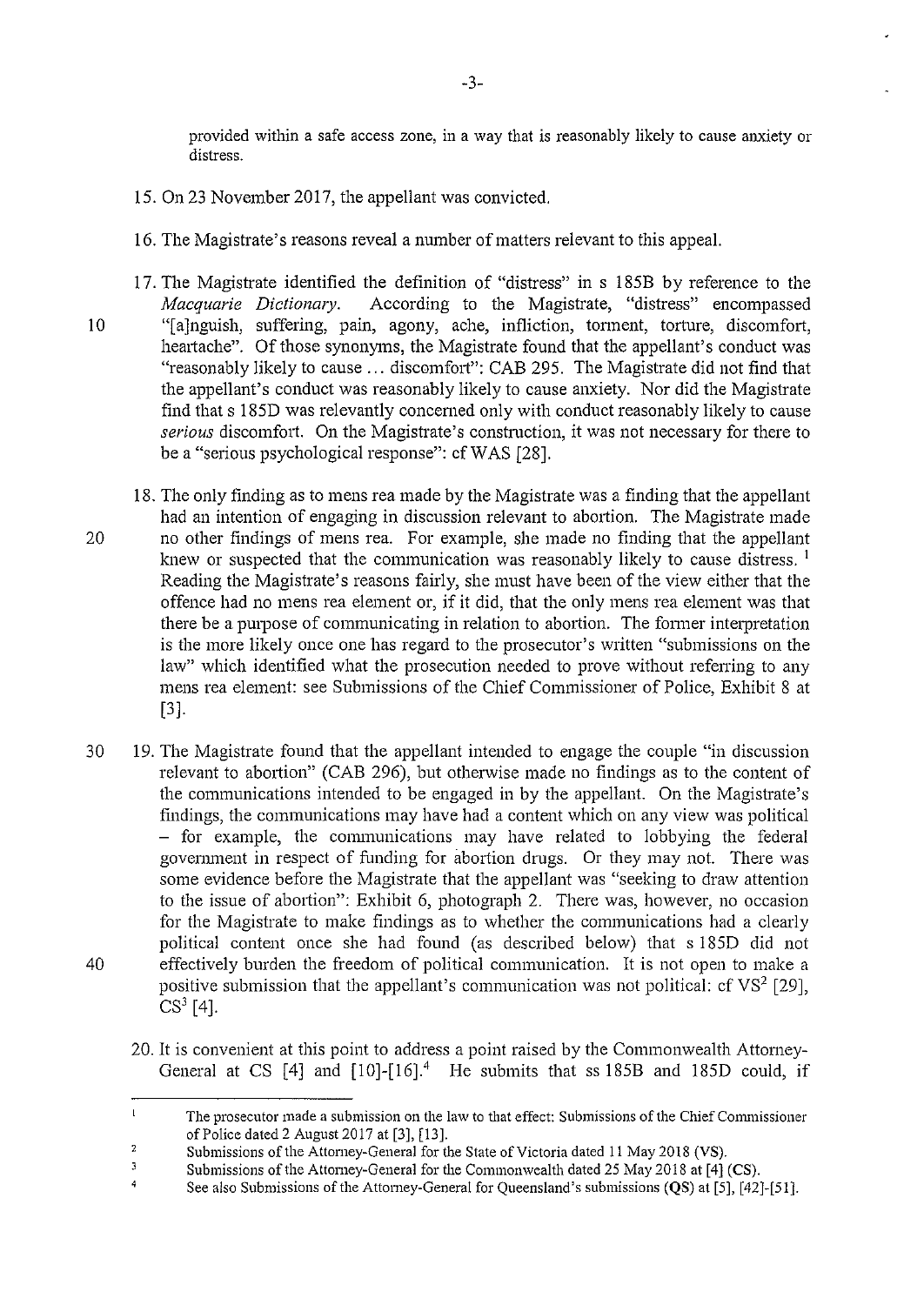necessary, be read down so as not to apply to communications on political or govenunental matters. He submits that so read down the provisions would validly apply to the appellant's conduct. The Commonwealth Attorney-General's submission contemplates that ss 185B and 185D can be read as if they provided at least for an offence to the following effect:

A person must not within a safe access zone communicate by any means in relation to abortions in a manner that is able to be seen or heard by a person accessing, attempting to access, or leaving premises at which abortions are provided and is reasonably likely to I 0 cause distress or anxiety if *the communication is not a political communication.* (emphasis added)

- 21. It may be doubted that it is an appropriate exercise of judicial power to interpolate words into ss 185B and 185D in the way that is necessarily implicit in the Commonwealth's submission. That issue can, however, be put to one side. If the offence had the meaning necessarily asserted by the Commonwealth, the appeal should be allowed: the prosecutor did not prove beyond reasonable doubt that the communications were not political communications and the Magistrate made no findings in that regard. Whether the communications had a political content simply 20 was not an issue once the Magistrate had found that the Communication Prohibition did not effectively burden the freedom. On the Commonwealth's approach either the appeal should be allowed and the appellant acquitted or, alternatively, the appeal allowed and the matter should be remitted for re-trial on the basis of a provision correctly construed. Either way, the Commonwealth's submission proves too much.
- 22. It is not for the appellant to establish on the balance of probabilities (or at all) an element of the offence. However, to the extent that the issue arises, this Court would find that the communication was political in the requisite sense. The only evidence of intent  $-$  Exhibit 6  $-$  indicates that the intention was manifestly political ie to draw 30 attention to the issue of abortion. Further, the topic of abortion itself is inherently political for reasons developed below: to change one mind on the ethics of abortion is apt to change the person's mind on the politics of abortion. Further, for the reasons advanced below, protest on the topic of abortion outside abortion facilities is also inherently political, particularly when 20 police officers are present.<sup>5</sup> The appellant's communications were appreciably more political than the "personal campaign related to particular officers of the Townsville Police" considered in *Coleman v Power* (2004) 220 CLR 16 ( *Coleman)* or the street preaching considered in *Attorney-General for the State of South Australia v Adelaide City Corporation* (2013) 249 CLR I.
- 40 *Procedural history* 
	- 23. As indicated, the appellant was convicted in the Magistrate's Court of Victoria. The Magistrate delivered two judgments, one dated 6 October 2017 and addressing validity (CAB 282-289) and the other dated 23 December 2017 and addressing guilt (CAB 293- 296).

 $\mathbf{5}$ CAB 294.

<sup>6</sup>  See at [1].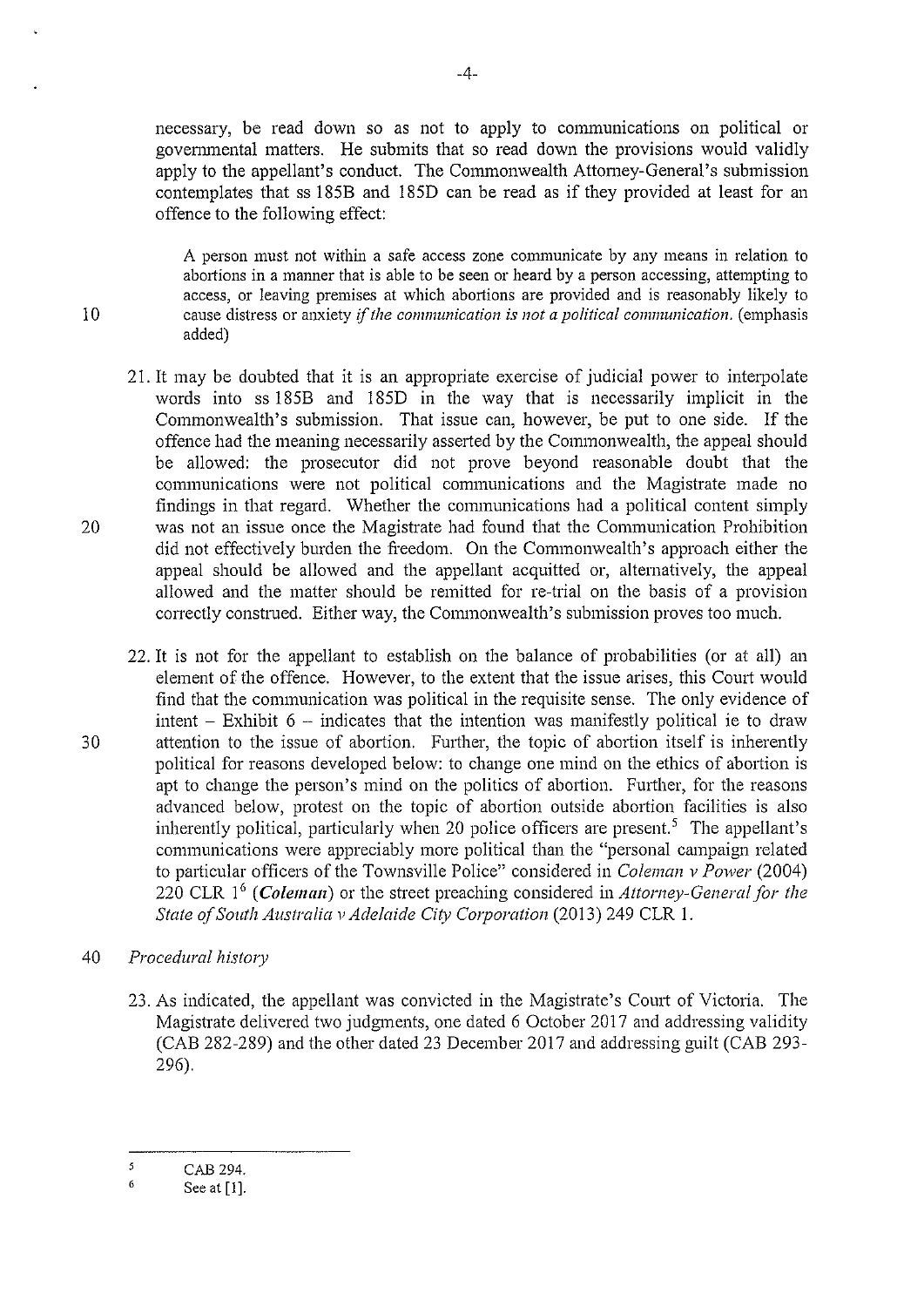- 24. The Magistrate rejected the appellant's challenge to the validity of s 185D. The basis of that rejection appeared to be that the law did not effectively burden the freedom: CAB 288-289. In so holding, the Magistrate appeared to apply a dictionary definition of "political" and to find that communications on abortion did not fall within that dictionary definition: CAB 288.
- 25. The appellant appealed to the Supreme Court of Victoria: CAB 504-5. Grounds 1 and 2 of the Notice of Appeal concemed the validity of s 185D in its present operation. Ground 3 concemed whether there was evidence capable of supporting the conviction. 10 On 23 March 2018, Gordon J removed the first two grounds into this Court. The appeal as removed into this Court is now constituted by an Amended Notice of Appeal which appears at CAB 512-515. The thrust of the Amended Notice of Appeal is that the learned Magistrate erred in finding that the Communication Prohibition was valid. The relief sought is in the nature of declaratory relief (order (a)), the quashing of the conviction (order (b)) and costs (order (c)).

# **PART VI: ARGUMENT**

## **Introduction**

- 20
- 26. Section 185D of the Act impennissibly burdens freedom of political communication so far as it purports to proscribe communications that are reasonably likely to cause distress of anxiety.
- 27. The validity of s 185D falls to be determined by reference to the test articulated in *McC/oy v State of New South Wales* (2015) 257 CLR 168 *(McCloy)* at [2]-[4] as modified in *Brown v Tasmania* (2017) 91 ALJR 1089 at (104].

# **The legal operation of the Communication Prohibition**

- 28. The starting point is to identify the legal operation ofs 185D when read with paragraph (b) of the definition of"prohibited behaviour". Section 185D is, in terms, a prohibition on engaging in certain conduct enforceable by criminal sanction.
- 29. The Court can notice the following features of the Communication Prohibition.
	- (a) The prohibition is in terms directed to *communications.*
- (b) The prohibition applies to communications *by any means.* It applies to in-person 40 speech. It applies to speech by mobile phone. It applies to communicative actions. It applies to protests. It applies to non-verbal communications such as the holding of placards or standing as part of a protest.
	- (c) The communication need not be on the topic of abortions. It is sufficient if the communication is "in relation to abortions". This Court has said that the words "in relation to<sup>3</sup> are of wide import: *Project Blue Sky Inc v Australian Broadcasting Authority* (1998) 194 CLR 355 at (87] (McHugh, Gummow, Kirby and Hayne JJ).
- (d) The prohibition applies whether or not the communication is in fact seen or heard. 50 It is sufficient if it is "able to" be seen or heard.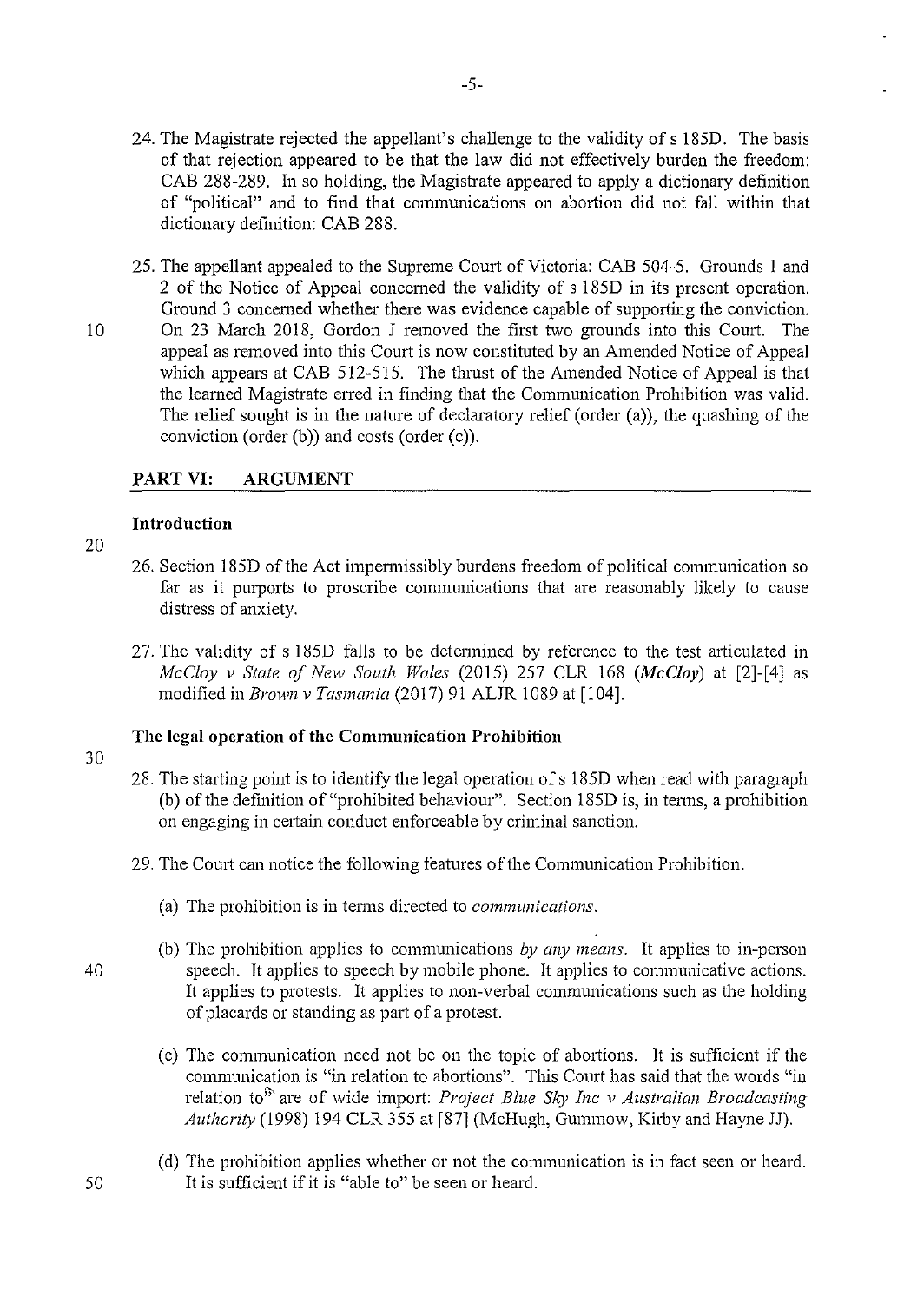- (e) The prohibition applies to oral communications the making of which can be seen even if not able to be heard.
- (f) The prohibition applies even if the recipient of the communication consents to it.

-6-

- (g) The prohibition applies in public places and not just on private land.
- (h) The prohibition applies in places that the communicator has a freedom to be in.
- (i) The prohibition applies to places where abortions are administered by way of a drug. It therefore applies to the many premises at which RU486 is administered.<sup>7</sup> Those premises may be a private residence. They may be a university or other place of public debate.
- G) The premises need not be premises at which abotiions are lawfully provided.
- (k) There is no a priori limit to the number of places in Victoria which can be a "Safe Access Zone".
- (I) The prohibition was intended to apply from the *perimeter* of the premises<sup>8</sup> and it applies a further 150m out from that perimeter. At its smallest, the Safe Access Zone is 70,650m<sup>2</sup> per premises.
- (m) The hypothetical person who must be able to see or hear the communication need not be a person accessing or leaving the premises for the purposes of an abortion: cf WAS [26]. The hypothetical person might, for example, be a patient accessing the premises for treatment other than an abortion.
- 30 (n) The prohibition applies whether or not distress or anxiety is in fact caused.
	- ( o) The prohibition applies whether or not distress or anxiety is in fact intended.
	- (p) The prohibition applies inespective of whether the communicator is a "professional" protestor. It applies, for example, to a family member accompanying a person to a doctor who says something near the doctor that is reasonably likely to cause the person discomfort. It also applies to a counsellor retained by the patient to advise in relation to the arguments against termination.
- 40 ( q) The prohibition does not carve out political communications. No such carve-out could be implied or read in in circumstances where there is an express carve-out in sub-section (2).
	- (r) The prohibition applies to communications by Members of Parliament.
	- (s) The prohibition applies during election periods and referendums.

20

 $\overline{7}$ Note Parliament of Victoria, Legislative Council, *Hansard* (24 November 2015) 4784-5 (refening to approximately 100 General Practitioners being trained to provide RU486).  $\bf 8$ 

Parliament of Victoria, Legislative Council, *Hansard* (24 November 2015) 4790.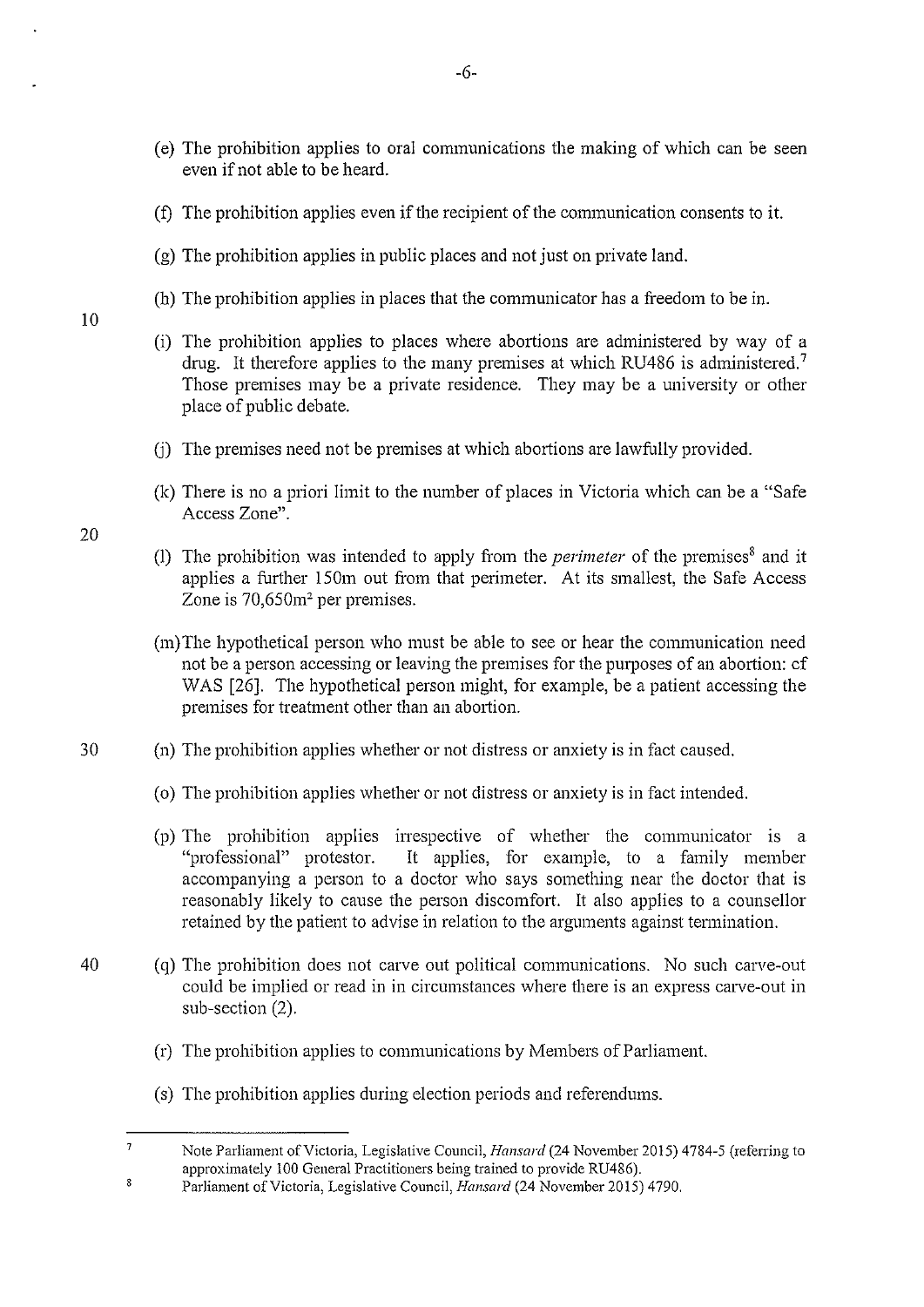- (t) The prohibition applies where the communicator is seeking to discourage a person from obtaining an unlawful abortion.
- (u) The prohibition is, in tenus, both a *content* prohibition (applying to communications in relation to abortions) and a *place* regulation (applying to communications in the safe access zone). The prohibition is not just a "time, manner and place" restriction: cf VS [33];
- 10 30. Further, on the Magistrate's construction, there is no mens rea element attaching to the circumstance that the communication is reasonably likely to cause distress or anxiety, the content of the communication or the legal character of the "Safe Access Zone".
- 31. Paragraph (b) refers to conduct which is "reasonably likely to cause distress or anxiety". In their ordinary connotation, "distress" and "anxiety" involve a less severe impingement on another's state of mind than conduct referred to in paragraph (a) of the definition of "prohibited behavior", such as conduct which is harassing, intimidating or threatening. On the Magistrate's construction, the relevant mental state would encompass mere "discomfort". It would also appear to include other reasonably minor 20 mental states such as "heartache".

### **The practical operation of the Communication Prohibition**

- 32. The Court can take notice of a number of features of the practical operation of the Communication Prohibition.
- 33. *First*, the topic of abortions in particular, whether they should occur and whether they should be lawful  $-$  is a topic of political debate in Australia and has been for many years. As the Victorian Law Reform Commission has said (CAB 447):

30

No issue has attracted more public attention, passionate opinion, and ink than abortion. Abortion is an ethical issue primarily because it involves ending the life of a fetus. It therefore raises challenging questions about the status of a fetus and the interrelationship between a pregnant woman and a fetus.... Historically the debate pits opponents of abortion against those who argue that abortion is a matter of personal choice for the woman contemplating it. One line of argument is based on a belief that the fetal interests are paramount, the other is based on the view that a woman's autonomy is paramount

34. *Secondly*, the *ethics* of abortion is intertwined with the *politics* of abortion. A person 40 who believes it is morally repugnant to terminate a pregnancy is reasonably likely to support abortion-restrictive policies. Conversely, a person who believes it is morally repugnant to restrict a woman's right to tenninate a pregnancy is reasonably likely to support abortion-facilitative policies. A communication on the ethics of abortion is inevitably political in its practical effect. It is no different in that respect to a communication on the ethics of animal rights, gay marriage, euthanasia or discrimination - once a mind is changed on the ethics, the politics will often follow. The submissions of the respondents and interveners which posit a rigid distinction between ethical and political communications are contrary to lived experience.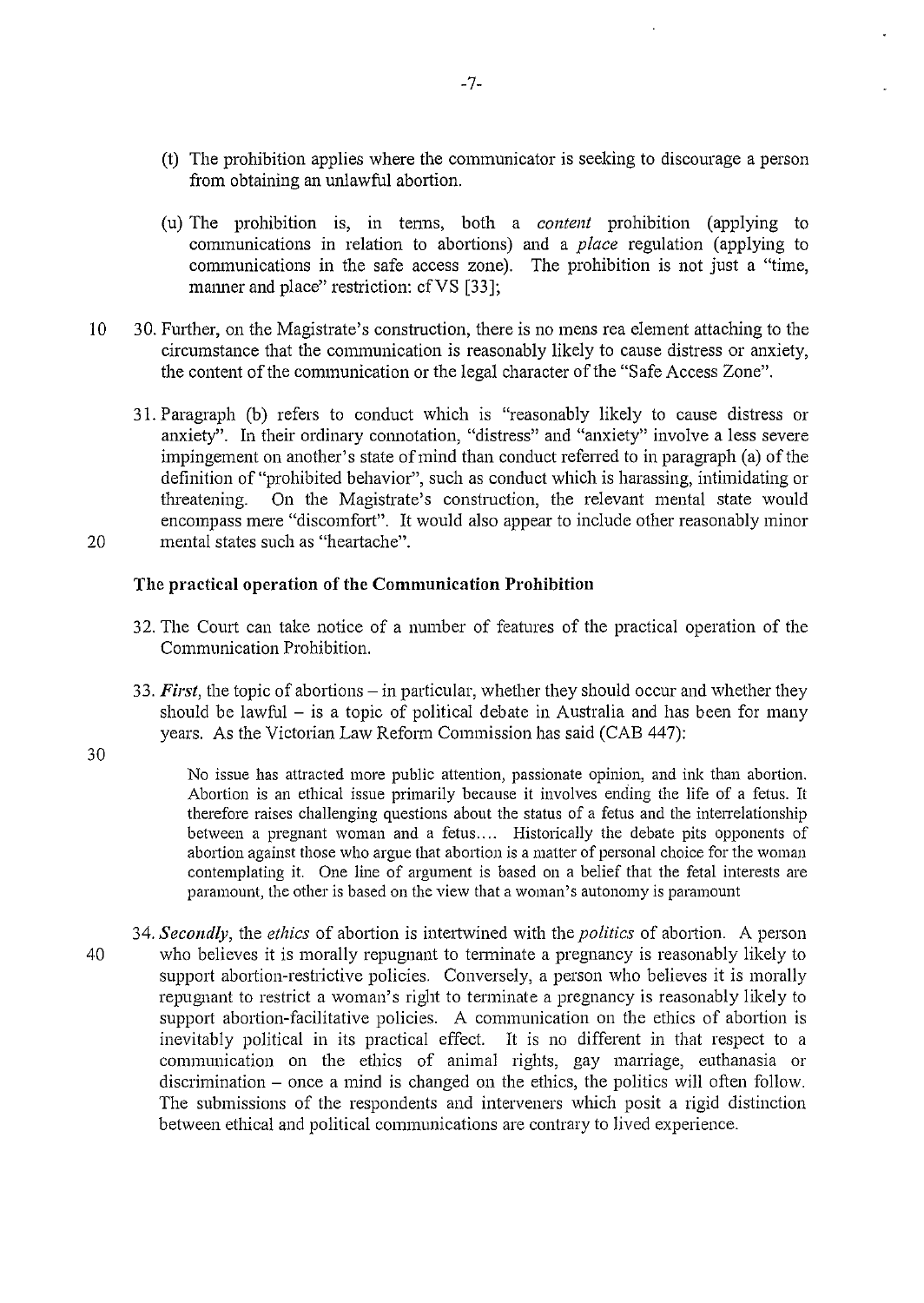- 35. *Thirdly,* it is and has been a characteristic feature of debate conceming abortions in Australia (and worldwide) that many of those who have views on the issue express those views outside or near premises at which abortions can be obtained. The *place* at which the debate takes place is a characteristic aspect of the connnunications comprising the debate.
- 36. The communicative power of on-site protests is not limited to persons actually present at the site. Television and social media, amongst others, mean that on-site protests are typically amplified. This point was recently emphasised by Gageler J in *Brown v*  10 *Tasmania* (2017) 91 ALJR 1089 at [117].
- 3 7. *Fourthly,* political communications about abortions are often at their most effective when they are engaged in at the place at which abortions are provided. That is because major stakeholders who can influence political debate are typically present there: users, health professionals and protestors. That is also because the minds of those stakeholders at that place are intensely focused on the issue. Australian history is replete with examples of political communications which were effective because they were conducted in a place where the issue was present and viscerally-felt. The Court can, for example, notice the 1965 freedom ride, protests at the waterfront, the Eureka 20 Stockade, Jabiluka mine and Tasmanian forestry protests<sup>9</sup> amongst others.
	- 38. *Fifthly,* persons entering or leaving premises at which abortions are provided are especially vulnerable to distress or anxiety. One consequence is that many, perhaps most, communications about abortions seen or heard by such persons are apt to cause that person distress or anxiety. A prohibition on communications in relation to abortions is therefore likely to proscribe or deter all or almost all communications in relation to that topic.
- 39. *Sixthly*, to proscribe political communications in relation to abortion near to abortion 30 facilities is to proscribe those communications in the very place that they are typically most effective. It is therefore only of limited relevance to observe that s 185D does not proscribe communications in relation to abortions outside safe access zones: cf VS [33]. A law prohibiting the freedom ride would not be thought to impose only an insubstantial burden on political communication merely because the riders were able to express their views in Sydney.
- 40. *Seventhly*, it is reasonable to believe that a not insignificant portion of the protestors near abortion clinics believe that communicating near abortion clinics is the best way for them to influence public opinion. This is a further reason why it is beside the point 40 to observe that the communications can still take place elsewhere. To use the language of McHugh J *Levy v Victoria* (1997) 189 CLR 579 at 625,<sup>10</sup> s 185D prevents protestors from "putting their message in a way that they believ[ e] would have the greatest impact on public opinion".
	- 41. *Eighthly*, the persons who communicate in relation to abortions outside abortion premises are characteristically persons who oppose abortions and wish to express views consistent with that viewpoint. The Court can fonn this view by way of judicial

 $\overline{9}$ Note *Brown* at [191] (Gageler J).

<sup>!0</sup> Which was adopted by Nettle J in *McC!oy* at [240].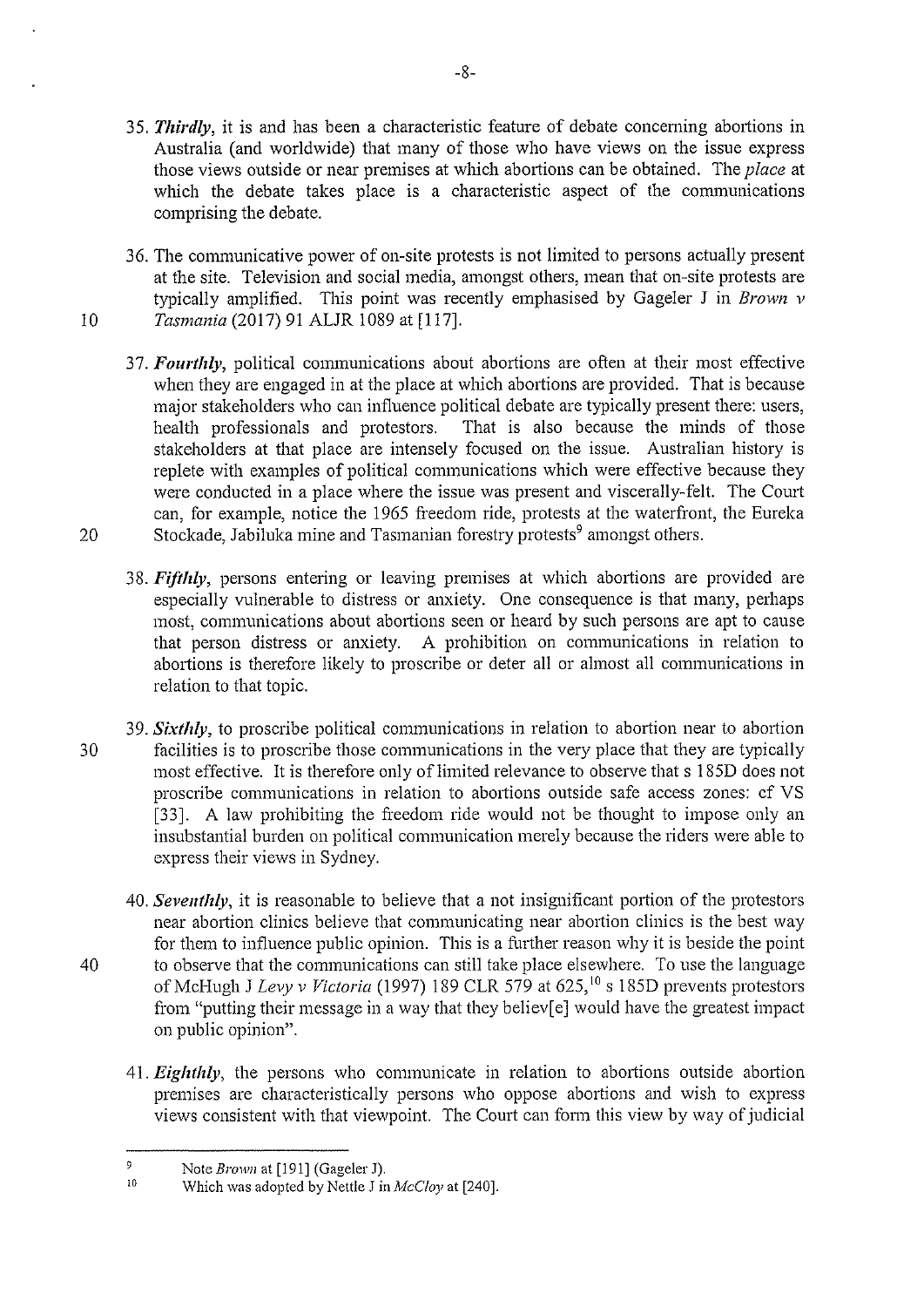notice. Alternatively or in addition, the Court can form this view by inference from the evidence of Dr Allanson at CAB 9-13 and the Victorian Law Reform Commission Report.<sup>11</sup>

- 42. This eighth point has additional significance. It means that s 185D in its present operation is not only a content and place restriction; it is also, in its practical operation, a *viewpoint* restriction. It burdens one side of the debate on abortion substantially more than the other.
- 10 43. The viewpoint discrimination imposed by the Communication Prohibition is underscored by the apparent operation of the exception in s 185B(2). Those who work at abortion clinics  $-$  who may be supposed generally to hold views favourable to  $a$ bortion – are exempt from the prohibition.
	- 44. *Ninthly*, an important part of the practical operation of s 185D is its vagueness. That vagueness arises from a number of matters.
- (a) It is inherently difficult to predict whether conduct is apt to cause distress or anxiety, particularly once those concepts extend to mere discomfort. That which is 20 apt to cause distress or anxiety to one person would not be apt to cause distress or anxiety to many others.
	- (b) There is no bright line between communications which are "in relation to abortions" and those which are not. Is a communication seeking a vote for a political party which the speaker knows to be pro-life a communication in relation to abotiions? Is a communication seeking better employment standards for health professionals who provide abortions a communication in relation to abortions? Examples could be multiplied.
- 30 (c) The limits of the "Safe Access Zone" are inherently unclear. The issue is the vagueness of the concept of "premises at which abortion services are provided".<sup>12</sup> "For example, if abotiions are provided at a large hospital, it is unclear whether the zone extends 150 metres beyond the perimeter or limits of the hospital or just the building (or room) where abortions are provided. The same is the case if abortions are provided at a university or a shopping complex. As was recently said in *Brown*<sup>13</sup> in respect of "business premises", "[t]he principal problem, practically speaking for both police officers exercising powers under the ... Act and protesters is that it will often not be possible to detennine the boundaries of [premises]". This issue is compounded because there is no "list" of the places at which abortions are 40 provided. Fmiher, nothing in the Magistrate's reasons suggests she considered that the offence could be proven only if the accused knew of the existence of the premises.

<sup>11</sup>  CAB at pp.437.30-438.!0.

<sup>12</sup>  Premises" is defined inclusively ins 3(1) of the Act to include "land (whether or not vacant)" and **"the whole or any part** of a **building, tent, stall or other structure (whether of a permanent or temporary nature".** 

<sup>]]</sup>  At [67].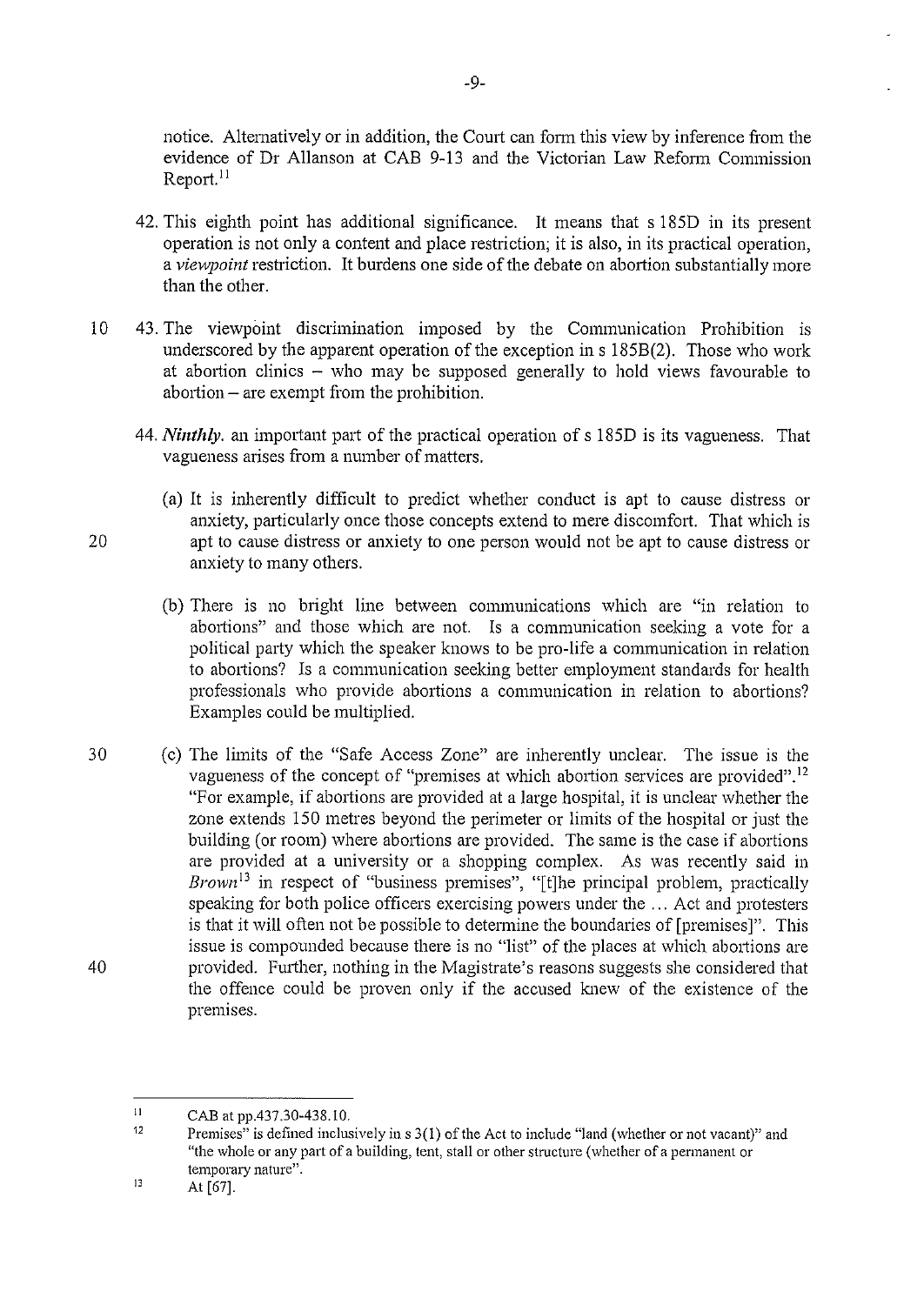- (d) The Act is vague as to whether the carve-out in sub-section (2) applies to the person making the communication or the person to whom the communication is made (or both).
- 45. The vagueness of the Communication Prohibition means that it has a detenent chilling or stifling effect on political communication over and above the provision's immediate legal operation.<sup>14</sup>

# **The Communication Prohibition effectively burdens freedom of political**  10 **communication**

- 46. The Communication Prohibition purports to proscribe many communications which, on any view, would be characterised as "political".
- 47. Those include communications concerning:
	- (a) whether abortion drugs should or should not be lawful under federal law;
	- (b) whether the Commonwealth government should encourage or discourage abortions;
	- (c) whether federal laws should be changed, to the extent possible, to restrict (or facilitate) abortions.
- 48. Section 185D proscribes those communications in its legal operation. In its practical operation, it deters them. There is no reason to think that the burdens so inflicted are trivial or insubstantial. Those observations are sufficient for the Court to find that the provision effectively burdens the freedom.
- 49. It is, however, desirable to address at this point the kinds of communications in relation 30 to abortions which are political communications protected by the freedom. In order to do so, these submissions first articulate matters of legal principle before turning to how those principles apply to s 185D.
	- 50. The implied freedom protects the freedom to engage in political communications as an indispensable incident of the constitutionally-prescribed systems of representative and responsible govemment and for amending the Constitution by referendum. It is those constitutional systems which both identify the protected class of communications and delimit its boundaries.
- 40 51. This being said, the "range of matters that may be characterised as 'governmental and political matters' for the purposes of the implied freedom is broad": *Hogan v Hinch* (2011) 243 CLR 506 at [49] (French CJ) *(Hogan v Hinch);* see also *Corneloup* at [67] (French CJ) *(Corneloup)* ("The class of communications protected by the implied freedom in practical terms is wide"). The range of subjects covered may "include social and economic features of Australian society" for they "are, at the very least, matters potentially within the purview of government": *Hogan v Hinch* at [ 49] (French CJ). Further, the range of subjects covered may include "all speech relevant to the development of public opinion on the whole range of issues which an intelligent citizen

J4 See *Brown* at [67]-[87].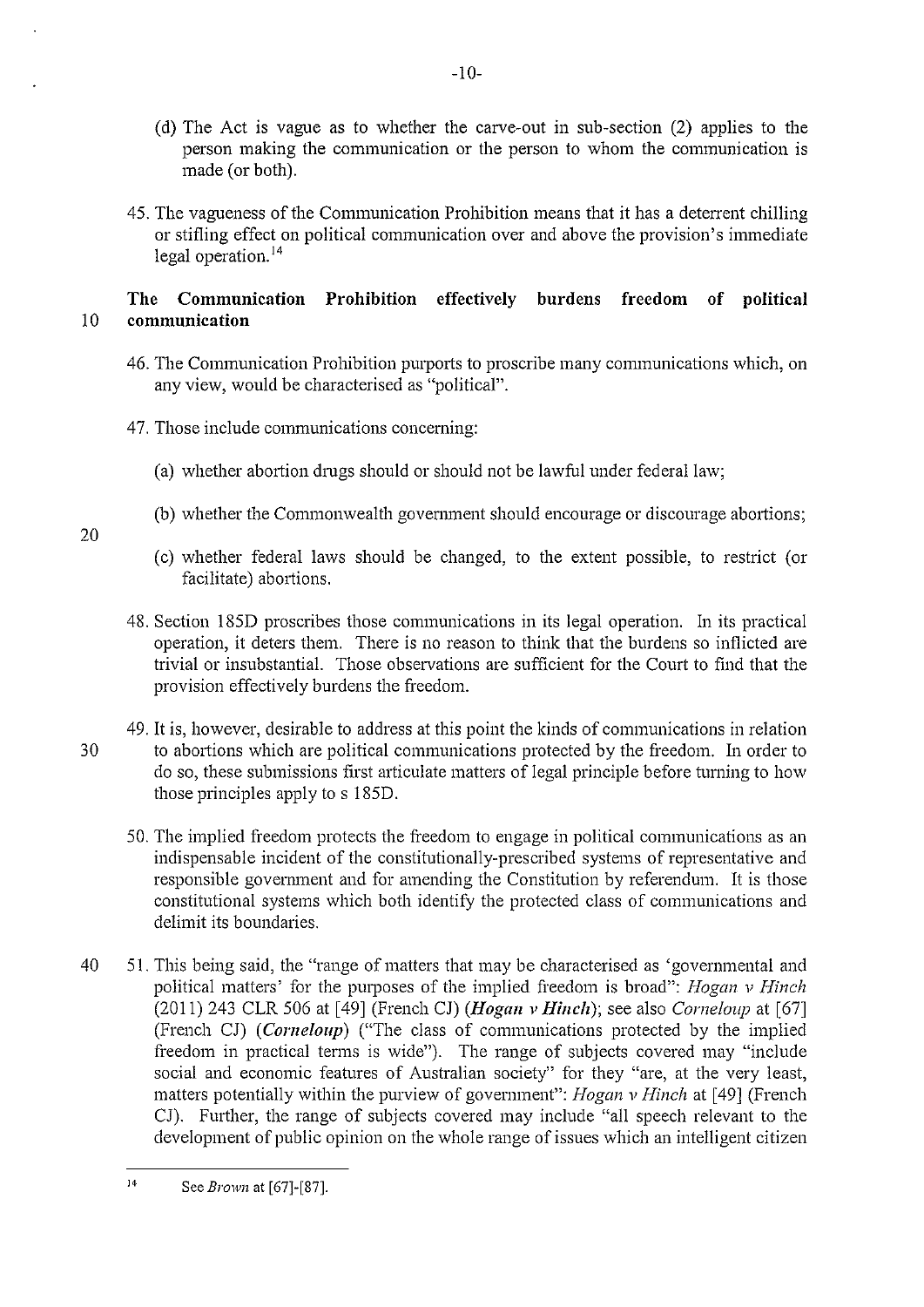should think about": *Theophanous* v *Herald* & *Weekly Times Ltd* (1994) 182 CLR 104 at 124.

- 52. These observations reflect a fundamental point: this Court must be cautious before fonning a view that a particular class of communications is not "political" and therefore denied the protection of the freedom. There is otherwise a grave danger in the Court stifling minority or unfamiliar political speech. The matters that are apt to affect political judgments by the people of the Commonwealth are many. A communication might be irrelevant to the political judgments of most Australians, but 10 nevertheless relevant (or highly relevant) to a small number. A communication with that character warrants constitutional protection as much as a communication with broadscale appeal and relevance. As Gageler J has said, the freedom "exists to ensure that even the smallest minority is not, without justification, denied by law an ability to be heard in the political process": *Tajjour* v *New South Wales* (2014) 254 CLR 508 at [145]. That minority, as the cases illustrate, might be as small as those who seek to engage in non-verbal protests in a hunting area during restricted hours in a hunting season or those who seek to express offensive political views through the post.
- 53. Further, that a communication is one-on-one does not deny it the character of a 20 political communication. As the Supreme Court of the United States has said, "one-onone communication" is "the most effective, fundamental and perhaps most economical avenue of political discourse": *McCullen* v *Coakley* 573 US\_ (2014) (Slip Op at 21) *(McCullen).* 
	- 54. In determining whether a matter is political in the requisite sense, it is relevant to consider whether the "subject was and is a matter of political controversy": *Monis* at [229] (Hayne J). That a subject is a matter of political controversy is a good indicator that communications on that subject are relevant to federal political judgments.
- 30 55. Whether or not the implied freedom only protects "federal" political communications, all or almost all "State" political communications will also be protected because of the necessary intercmmection between federal and State politics: *Unions NSW* at [20]-[27] (French CJ, Hayne, Crennan, Kiefel and Bell JJ).
	- 56. The communications protected by the freedom included non-verbal communications as much as verbal communications: *Levy* at 594-5 (Brennan CJ), 613 (Toohey and Gummow JJ), 622-623, 625 (McHugh J), 638 (Kirby J); *Australian Broadcasting Co1poration v Lenah Game Meats Pty Ltd* (2001) 209 CLR 199 at [195] (Kirby J). "Signs, symbols, gestures and images" are all protected: *Levy* at 622 (McHugh J).
- 40
- 57. Communications need not bear a single constitutional character. For example, that a communication is religious in nature does not prevent it from also being political: *Corneloup* at [67] (French CJ). Further, as indicated, ethical communications on controversial subjects are often political.
- 58. In addition, in determining whether a communication is political regard must be had to the practical effect of the communication, not just its content. The practical effect of a communication may be political even if, taking the words alone, the content of the communication is not. When President Kennedy said "Ich bin ein Berliner", the 50 precise meaning of his words was irrelevant. When President Trump sends a tweet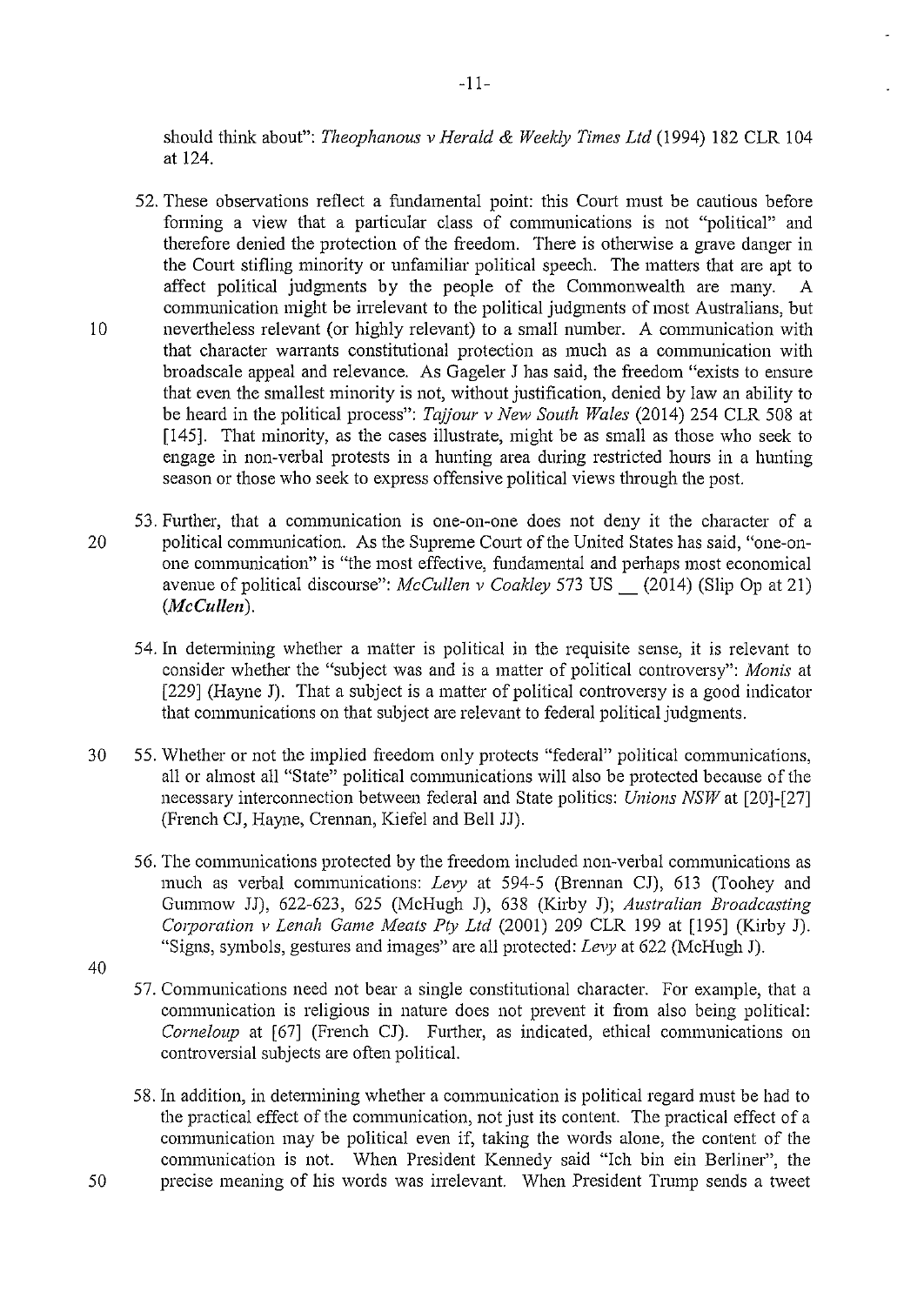with a spelling mistake, that tweet is apt to affect political judgments irrespective of the precise content of the tweet.

59. The potential for a communication to have a practical effect which diverges from its precise content is particularly great when the relevant communication is an on-site protest. An inevitable or characteristic effect of on-site protests is the communication of the protest- via mass media, social media or otherwise- to a broader audience than those physically present. When that occurs, images matter more than words; and the general message matters more than the precise text. A protest at the waterfront would 10 still constitute political communication even if most (or all) of the words said at the protest concerned the weekend football results. This was the point made by Mason CJ, Toohey and Gaudron JJ in *Theophanous v Herald* & *Weekly Times Ltd* (1994) 183 CLR 104 at 124: "what is ordinarily private speech may develop into speech on a matter of public concem with a change in content, emphasis or context".

60. These observations reflect a matter of basic constitutional principle: whether a communication is political is to be judged, in significant part, by the way in which the communication is received by the people of the Commonwealth. To similar effect, in *Unions NSW*, Keane J observed at [112] that the severity of a law's burden on political 20 communication is not to be assessed by reference to its burden on the particular speaker, but on the law's effect on "the flow of pertinent information" to and from the people of the Commonwealth. The error in the approach taken by the Attorney-General for Victoria at VS [31]-[32] is to assume that the political character of a communication derives solely from its content, without regard to the broader practical effect of a communication. As the Commonwealth Attomey conectly states, an important focal point is "the recipient or listener" of the communication: see CS [8]. However, what the Commonwealth Attorney leaves out is that the recipients of political communications are often not just the persons within earshot or sight of the making of the communication.

30

61. A communication on the topic of personal health may be political if the circumstances in which it is communicated show that, in its practical effect, it is nevertheless apt to affect political judgments.

62. That a communication is unpopular or reflects a view held only by a minority does not deny it the protection of the freedom: *Nationwide News Pty Ltd v Wills* (1992) 177 CLR 1 at 75 (Deane and Toohey JJ); *Australian Broadcasting Corporation v Lenah Game Meats Pty Ltd* (2001) 208 CLR 199 at [218] (Kirby J). Indeed, the need for constitutional protection for unpopular minority opinions is so much the greater: see 40 *Monis* at [122] (Hayne J) ("[t]he very purpose of the freedom is to pennit the expression of unpopular or minority points").<sup>15</sup> Equally, that a communication involves an appeal to emotion rather than reason does not prevent it from being political: *Levy* at 613 (Toohey and Gummow JJ), 623 (McHugh J); *Monis* at [85]-[87], [166], [208]-[209], [220] (Hayne J).

63. These matters of general principle disclose that the Communication Prohibition relevantly imposes a real, meaningful and substantial burden on political

<sup>&</sup>lt;sup>15</sup> See also *Masterpiece Cakeshop Ltd v Colorado Civil Rights Commission* 584 U. S.(2018).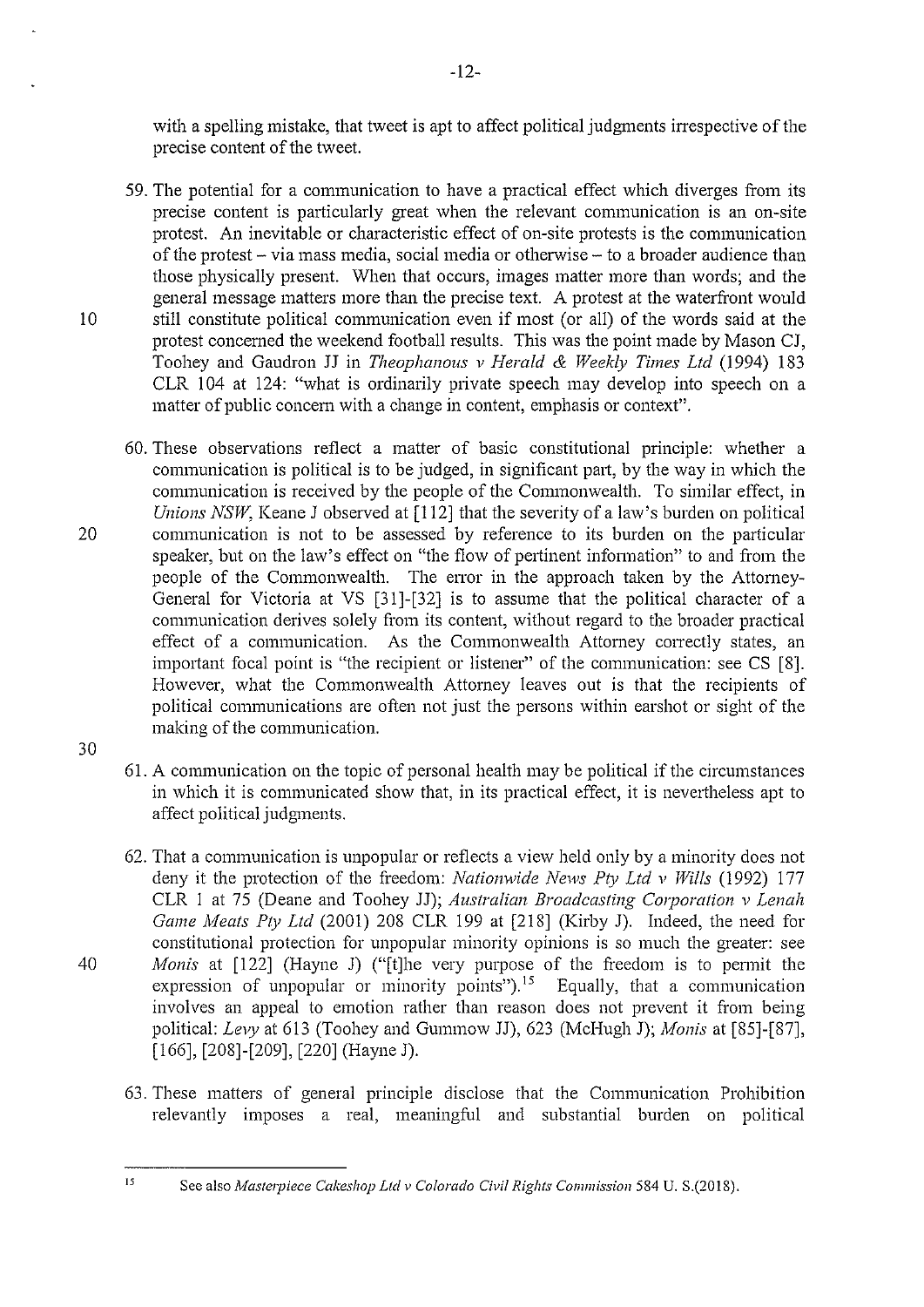communication. The appellant relies on all of the matters set out in paragraphs 29 to 45 above and also emphasises the following matters:

- (a) The prohibition is solely directed to communications on a topic of great and ongoing political controversy.
- (b) The prohibition is solely directed to a topic of great ethical controversy in respect of which there is a direct practical connection between an individual's ethical viewpoint and the individual's political judgments.
- 10
- (c) The prohibition strikes at a place and time where communications on that topic are most likely to be effective.
- (d) The prohibition is, in its practical effect, targeted at on-site protests by those who hold a particular viewpoint on the topic of abortions.
- (e) The prohibition, in its practical effect, obstructs the flow of infonnation to the people of the Commonwealth comprised of the images of on-site abortion protests. Those images are apt to influence the formation of political judgments. That is so 20 irrespective of the precise words said.
	- 64. All in all, the burden imposed on political communication by the Communication Prohibition is intense, direct and discriminatory. Compelling and stringent justification is required.

# **The object of the Communication Prohibition**

- 65. The Communication Prohibition does not pursue an end that is compatible with the constitutional systems.
- 30
- 66. The relevant end is to be determined as a matter of statutory construction: *Unions NSW* at [50] (French CJ, Hayne, Crennan, Kiefel and Bell JJ). <sup>16</sup>
- 67. The Act has an overall objects clause  $(s 4)$  and a particular objects clause for Pt 9A  $(s)$ 185A). The objects in those sections are stated at a high level of generality. They diverge in material ways from the narrower scope of s 185D in its present operation. For example, s 185A refers to safety, wellbeing, privacy and dignity. Those tenns are not synonymous with anxiety and distress; a fortiori, they are not synonymous with discomfort and heartache. For example, a person may feel discomforted without there
- 
- 40 being any affront to the person's privacy or dignity.
	- 68. In this context, the surest guide to the discernment of the purpose of s 185D in its present operation is to consider what the provision "does in fact": see *Leask v Commonwealth* (1996) 187 CLR 579 at 591 (Brennan J), 602-3 (Dawson J).

 $\frac{16}{16}$  None of the ends referred to at VS [41] can be discerned through any process of statutory **construction.**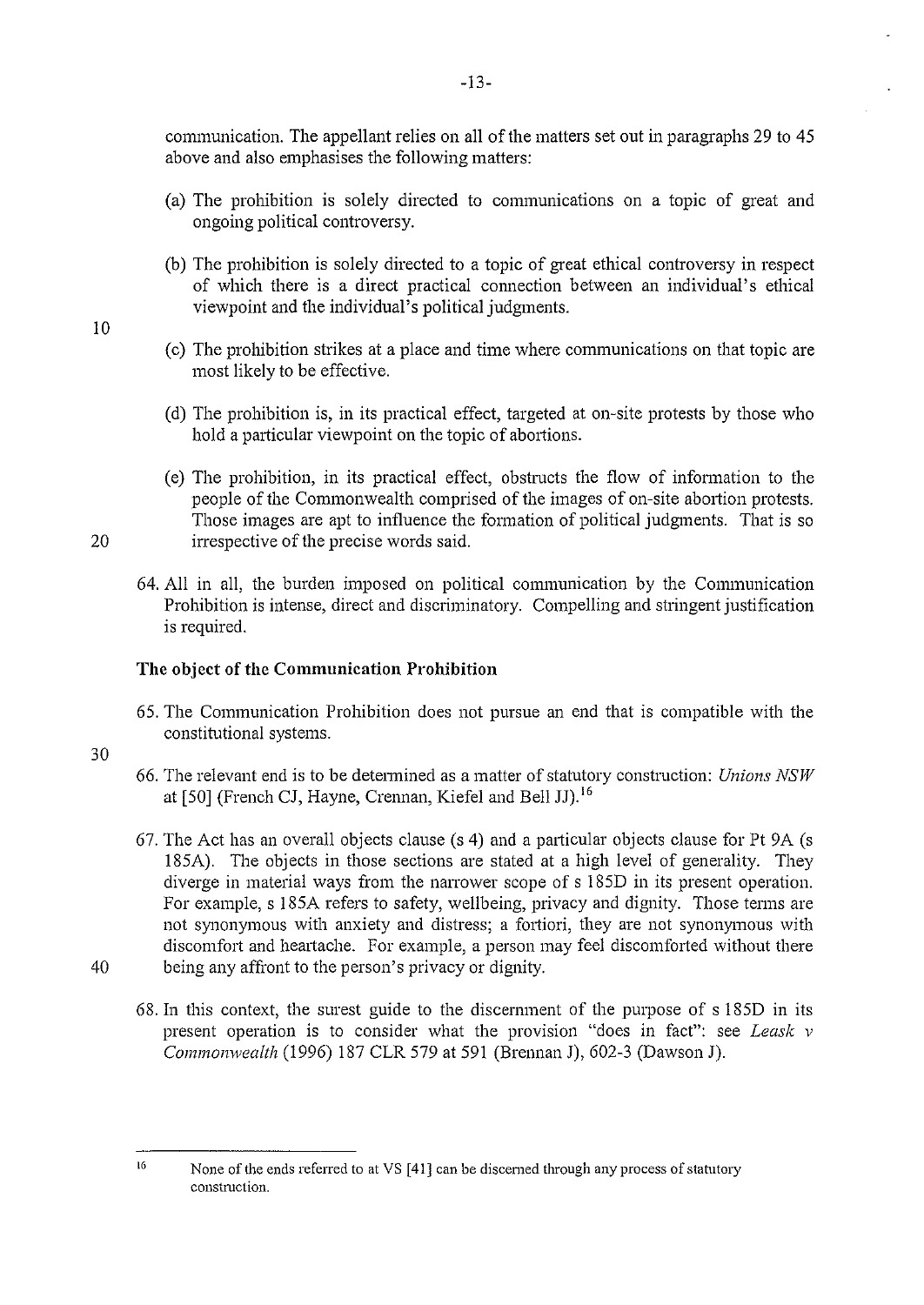- 69. What the Communication Prohibition does *in fact* is deter certain communications which are apt to cause discomfort. A law having that end is not compatible with the constitutionally-prescribed systems.
- 70. The relevant criterion is compatibility with the constitutionally-prescribed systems *not*  whether the end is in the public interest. An end may be conducive to the public interest but nevertheless incompatible with the constitutionally-prescribed systems: see *Monis* at [130] (Hayne J).
- 10 71. An end is incompatible in the requisite sense if it "impede[s] the functioning" of the systems of government: *McCloy* at [31] (French CJ, Kiefel, Bell and Keane JJ).
	- 72. The object of deterring communications which are apt to cause mere discomfoti impedes the functioning of the systems of government. It is not a legitimate end.
- 73. Political speech is inherently apt to cause discomfort. Indeed, it might be said that causing discomfort is essential to the efficacy of political speech. In order to rouse, political speech must first excite. Sir Robert Menzies' forgotten people speech; Paul Keating's Redfern Park speech; Kevin Rudd's apology: each was apt to cause 20 discomfort, not incidentally but deliberately. To prohibit discomforting speech is to prohibit speech when it is at its most effective.

74. This is a clearer case than *Monis.* An issue in *Monis* was whether deterring offensive communications was a legitimate end. French CJ (at [73]), Hayne J (at [97]) and Heydon J (at [236]) all held that it was not. In *Monis*, Crennan, Kiefel and Bell JJ found that s 471.12 had a legitimate end, but in circumstances where it was confined to proscribing *seriously* offensive communications (see at [348]-[349]). This is a clearer case than *Monis* because, while some political speech is offensive, it is reasonably uncommon for it to have that character. In contrast, it *is* reasonably common for 30 political speech to be apt to cause discomfort. It is discomforting to have your views criticised. It is discomforting to be spuned to action. It is discomfotiing to step outside the echo chamber.

75. There is also a similarity with *Coleman.* In that case, Gummow and Hayne JJ (at [193]) and Kirby J (at [226]) held that maintaining the civility of discourse was not compatible with the constitutionally-prescribed systems of government. See also *Roach v Electoral Commissioner* (2007) 233 CLR 162 at [87] (Gummow, Kirby and Crennan JJ). The reason that is so is that much political debate is uncivil: see also *Roberts v Bass* (2002) 212 CLR I at [172] (Kirby J); *Coleman v Power* at [81], [105] 40 (McHugh J). To proscribe communications merely because they are uncivil is therefore to proscribe much valuable political speech. Precisely the same can be said of discomforting speech.

76. The object pursued by s 185D in its present operation is particularly offensive to the constitutionally-prescribed system. What the law does in fact is to burden one side of the abortion debate more than the other. It discriminates; and it distorts political communication. And it does so to a viewpoint that is properly described as a minority viewpoint.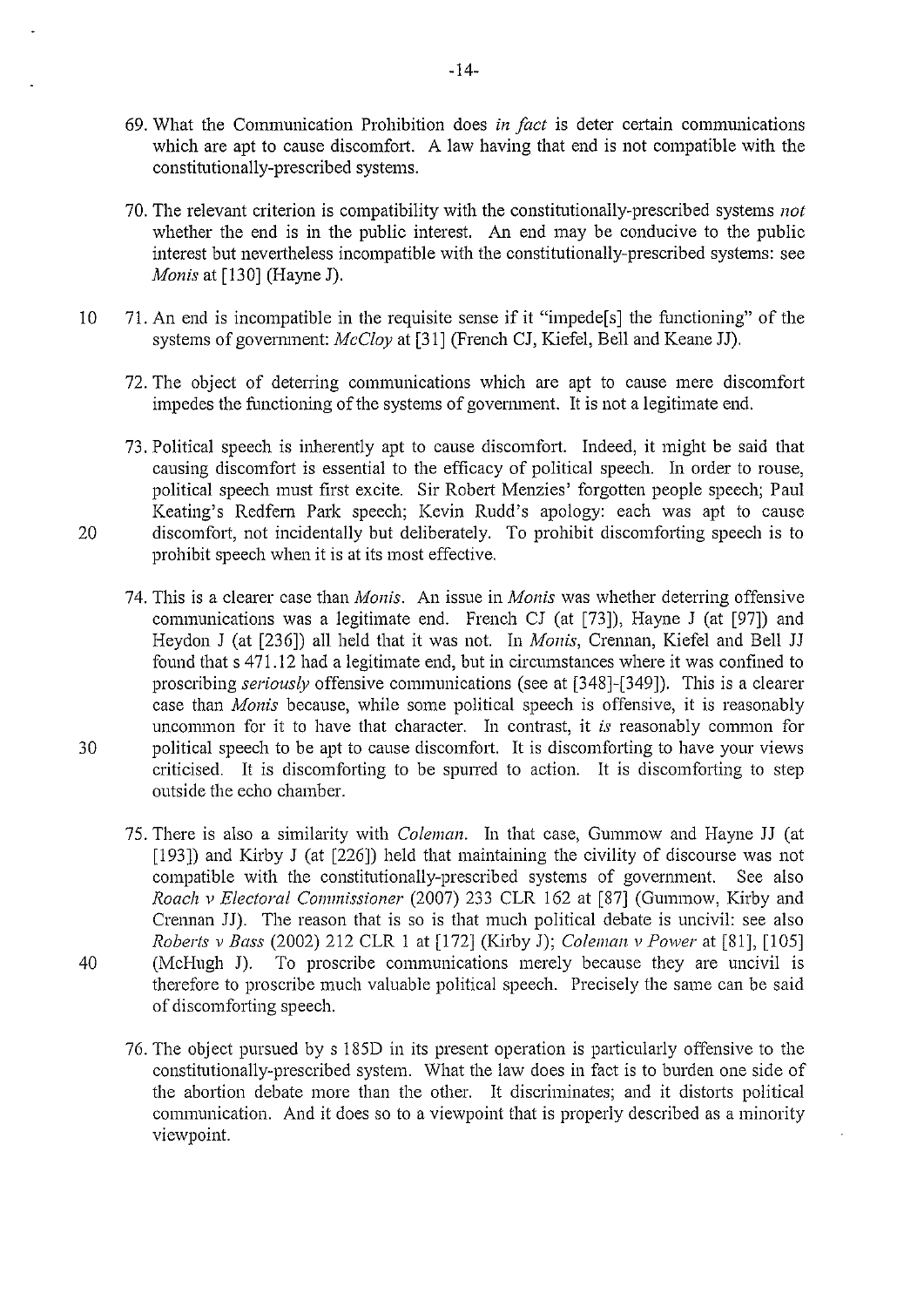77. Further, neither the common law nor statutory criminal laws have historically proscribed conduct which causes (or is apt to cause) mere discomfort: note *Monis* at [128], [222]-[223] (Hayne J).

#### **Proportionality - suitability**

- 78. The Attorney-General for the State of Victoria asserts that the objects of the Communication Prohibition are those stated in s 185A: see VS at [34]. That is, on Victoria's approach, the objects of the law are to protect the safety and wellbeing of 10 certain persons and to respect their privacy and dignity.
	- 79. If that is so, s 185D, in its present operation, suffers from a different constitutional defect: it lacks a rational connection to those objects. There is a disconformity between the objects in s 185A and the Communication Prohibition.
	- 80. The objects in s 185D are directed to preventing harm to safety, wellbeing, privacy and dignity. In contrast:
- (a) the Communication Prohibition applies to conduct apt to cause *discomfort.*  20 Conduct which is apt to cause discomfort will often not be apt to harm safety, wellbeing, privacy or dignity;
	- (b) the offence is committed irrespective of whether any person in fact sees or hears the communication - that is, irrespective of whether the conduct could in the circumstances in fact harm safety, wellbeing, privacy and dignity;
	- (c) the offence is committed irrespective of whether there is in fact harm to safety, wellbeing, privacy and dignity.
- 30 81. Ifs 185D, in its present operation, is said to have as its end the objects referred to in s 185A, it is both substantially overinclusive and substantively underinclusive. It proscribes much conduct which would not in fact interfere with the safety, wellbeing, privacy or dignity of any person, let alone persons of the kind described in  $s$  185A(a)(i) and (ii). Further, it leaves untouched the vast majority of conduct which in fact does interfere with safety, wellbeing, privacy and dignity.

# **Proportionality-** necessity

82. In any event, the Communication Prohibition is not necessary to achieve the objects 40 referred to in s 185A.

- 83. There are equally practicable, less burdensome alternatives.
- 84. This is not a case where one needs to look to the laws of other jurisdictions or even other laws of the same jurisdiction. The equally practicable, less burdensome, altematives appear in ss 185B and 185D themselves. It is difficult to imagine a case where the alternative is more "obvious" in the requisite sense.
- 85. Paragraph (a) of the definition of "prohibited behaviour" applies to the following 50 behaviour: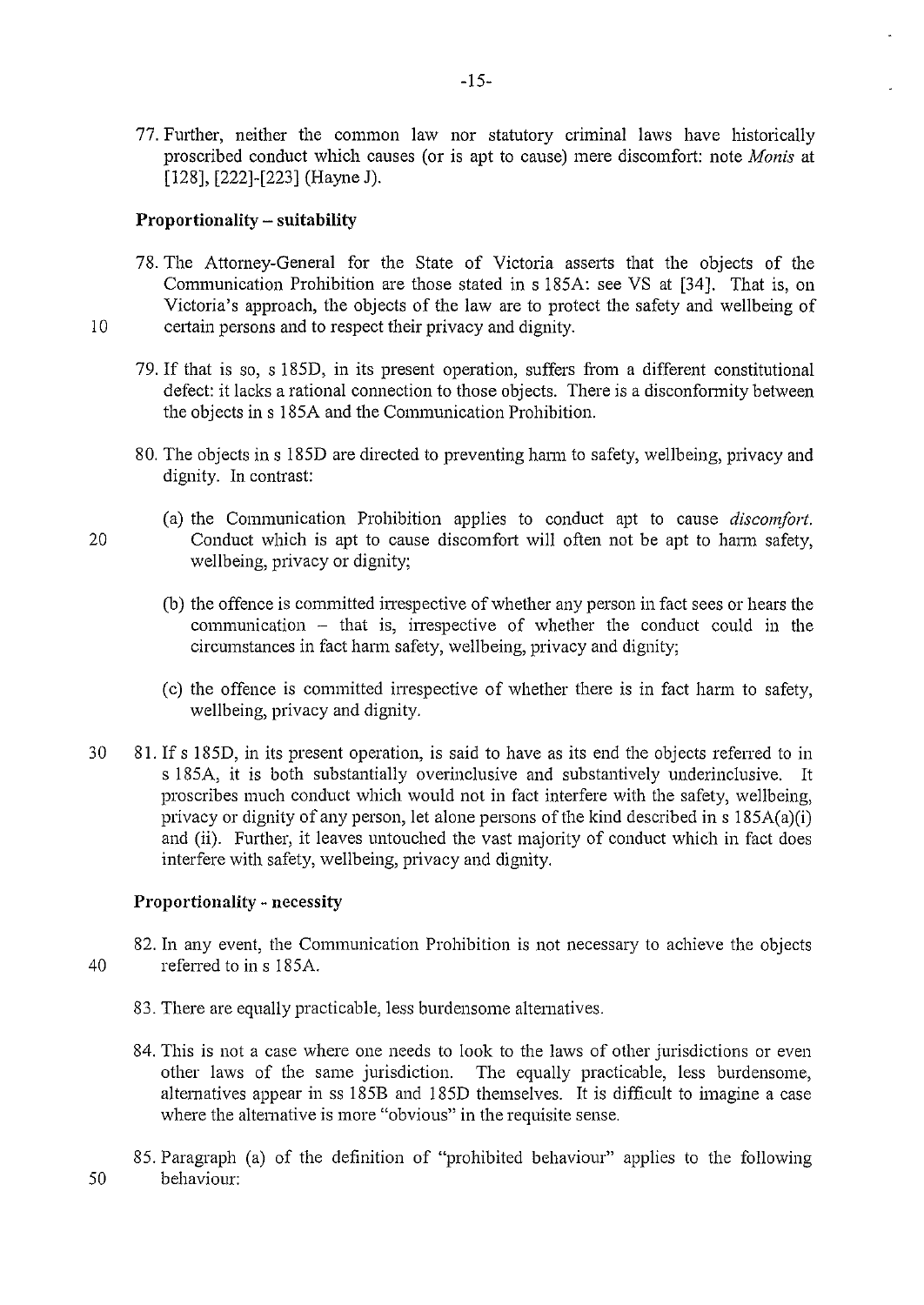in relation to a person accessing, attempting to access, or leaving premises at which abortions are provided, or leaving premises at which abortions are provided, besetting, harassing, intimidating, interfering with, threatening, hindering, obstructing or impeding that person by any means.

The conduct refened to in paragraph (a) encompasses all of the kinds of conduct which, characteristically, would interfere with the safety, wellbeing, dignity and privacy of persons entering or leaving the relevant premises. The Victorian Parliament 10 must have been of the view that proscribing that conduct was appropriate and adapted to achieving the objects ins 185A or it would not have proscribed it.

- 86. The Minister's view that proscribing some of the conduct refened to in paragraph (a) would be insufficient to achieve the government's objective is not to the point: cf VS [57]. Parliamentary privilege prevents the Minister's statement to Parliament from being relied on as evidence of the truth of the statement. In any event, the Minister's statement does not address most of the conduct refened to in paragraph (a) of the definition of "prohibited behaviour". Also, the Minister's statement does not suggest that she tumed her mind to a number of reasonable alternatives, such as (i) 20 criminalising conduct which, though not in fact causing harassment or intimidation, was reasonably likely to have that effect or (ii) criminalising conduct which was reasonably likely to cause *serious* distress or anxiety. Further, nothing in the parliamentary materials suggests that anyone in Parliament had turned their mind to whether it was necessary to criminalise conduct which was apt to do no more than cause mere discomfmi.
- 87. Had Parliament proscribed the conduct refened to in paragraph (a), but not that in paragraph (b), the provision would have inflicted a substantially lesser burden on political communications. Paragraph **(b)** is directed *solely* to communications. And it 30 is directed to communications which are merely discomforting.
	- 88. A practicable, but less burdensome, law could have had any one or more of the following elements (amongst others): (a) an exclusion for conduct apt to cause no more than discomfort; (b) an exclusion for communications that are consented to; (c) a requirement that the communications in fact be seen or heard; (d) a carve out for political communications; (e) a materially smaller Safe Access Zone; (f) a carve out during elections; (g) a mens rea requirement for one or more actus reus elements of the offence.

# 40 **Proportionality- adequacy in balance**

- 89. Further, the Communication Prohibition is not adequate in its balance.
- 90. The object it relevantly serves preventing conduct apt to cause mere discomfort to persons entering and exiting abortion facilities - is not, on balance, an important purpose. The importance of that purpose can be contrasted with, for example, the purpose of preventing conduct that threatens, harasses or intimidates such persons. It is not to the point to observe that, prior to the introduction of s 185D, there were incidents of violent and threatening behaviour near abortion clinics: cf VS [14]. The
- 50 Communication Prohibition simply is not directed to that kind of behaviour.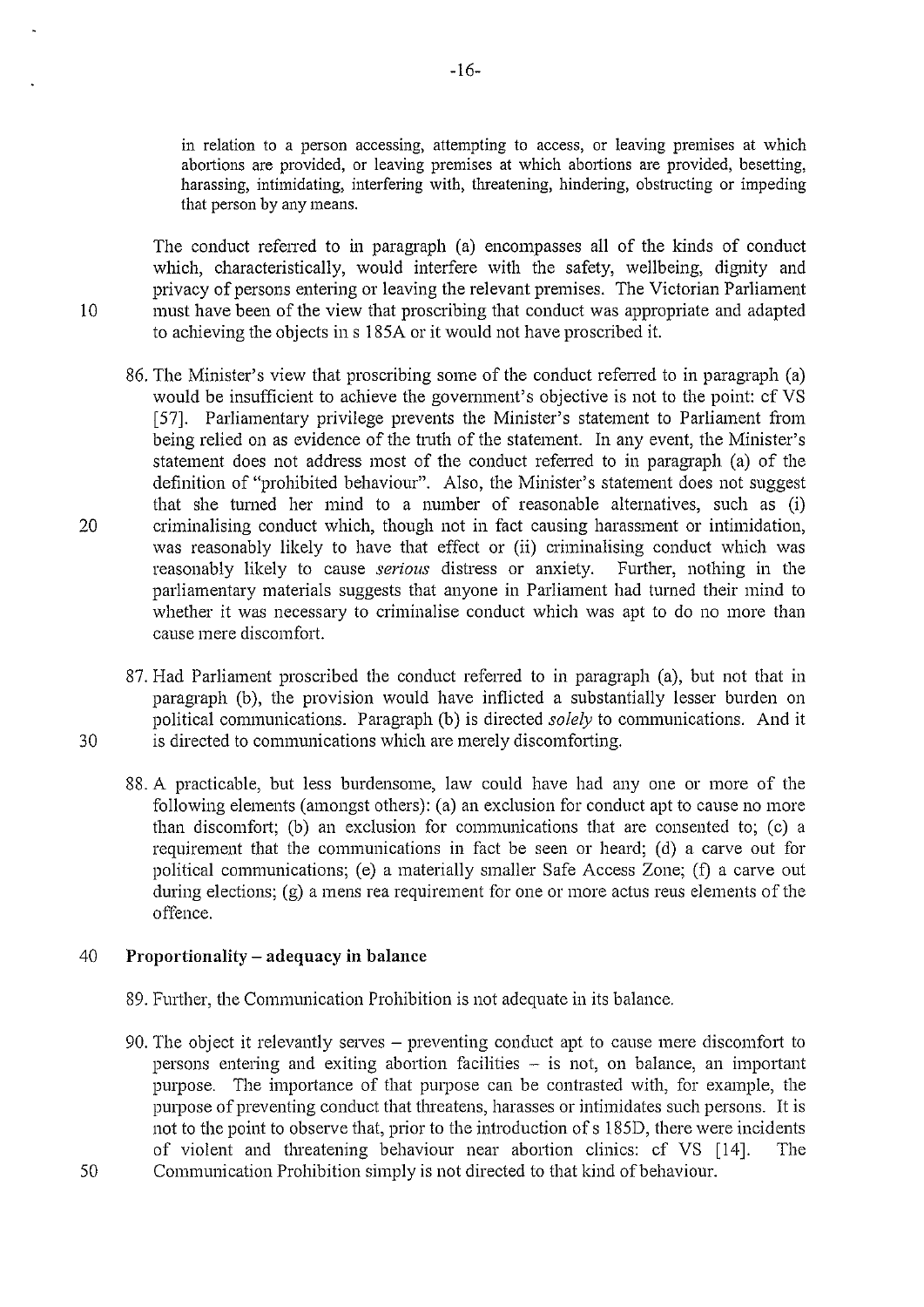91. Balanced against that object, the law inflicts a grave burden on political communications. The legal and practical operation of the provision has been addressed in paragraphs 28 to 45 above. In short, the provision targets the viewpoint of the minority side of the debate on an issue of ongoing political controversy, and it does so by striking at the very kind of communication which is perceived by that side and is in fact the most efficacious kind. It also suffers from debilitating vagueness.

-17-

- 92. Further, the Communication Prohibition inflicts a direct burden on political 10 communication. It targets only speech on a politically controversial topic. It does not, for example, target just *any* communication which is apt to cause discomfort.
	- 93. The Communication Prohibition introduces incoherence into the law: it prohibits communications which would not give rise to tortious liability or in respect of which a person would otherwise have a defence to, say, a defamation suit: see *Monis* at [213], [215] (Hayne J).
- 94. For similar reasons, the law is not adequately calibrated or tailored: see *Brown* at [219]-[226] (Gageler J). It is over-inclusive when assessed against its asserted ends: it 20 applies to communications apt to cause discomfort which could never interfere with the safety, wellbeing, privacy or dignity of an individual; it applies irrespective of any actual effect of an individual; on the Magistrate's construction, it does not have mens rea elements. It is also under-inclusive: it targets only communications on abortion and does not proscribe all communications apt to cause distress or anxiety.
- 95. It is not detenninative that communications in relation to abortion can still occur elsewhere: cf VS [33]. Similarly, to suggest (contrary to the fact) that the law is "spatially precise" (see CS [ 46]) is to miss the point: sometimes, the spatial precision of a law may be the very thing that renders it offensive to the constitutionally-30 prescribed systems. A prohibition on speech on the floor of Parliament would still leave elected representatives with many avenues for expressing political communications. That does not render the law valid.

# **Foreign jurisprudence**

- 96. Foreign jurisprudence is against the validity of the Communication Prohibition or is otherwise distinguishable.
- 97. In *McCullen*, the Supreme Court of the United States struck down an offence which 40 proscribed knowingly standing within 35 feet of a reproductive health care facility. The Communication Prohibition is substantially more incompatible with political speech: it is directed at communication; it is content discriminatory; it is viewpoint discriminatory; it imposes a 150m buffer zone; on the Magistrate's constmction, the person need not know of the abortion premises.
- 98. *Madsen v Women's Health Centre* 512 US 753 (1994) does not assist. The case concerned a single injunction, not a State-wide prohibition. The injunction prohibited interference with access and physical abuse of persons entering a clinic. It was not directed at communications. It was content neutral. The buffer zone was 36 feet. The 50 Comi struck the injunction down in the respects that it was similar to the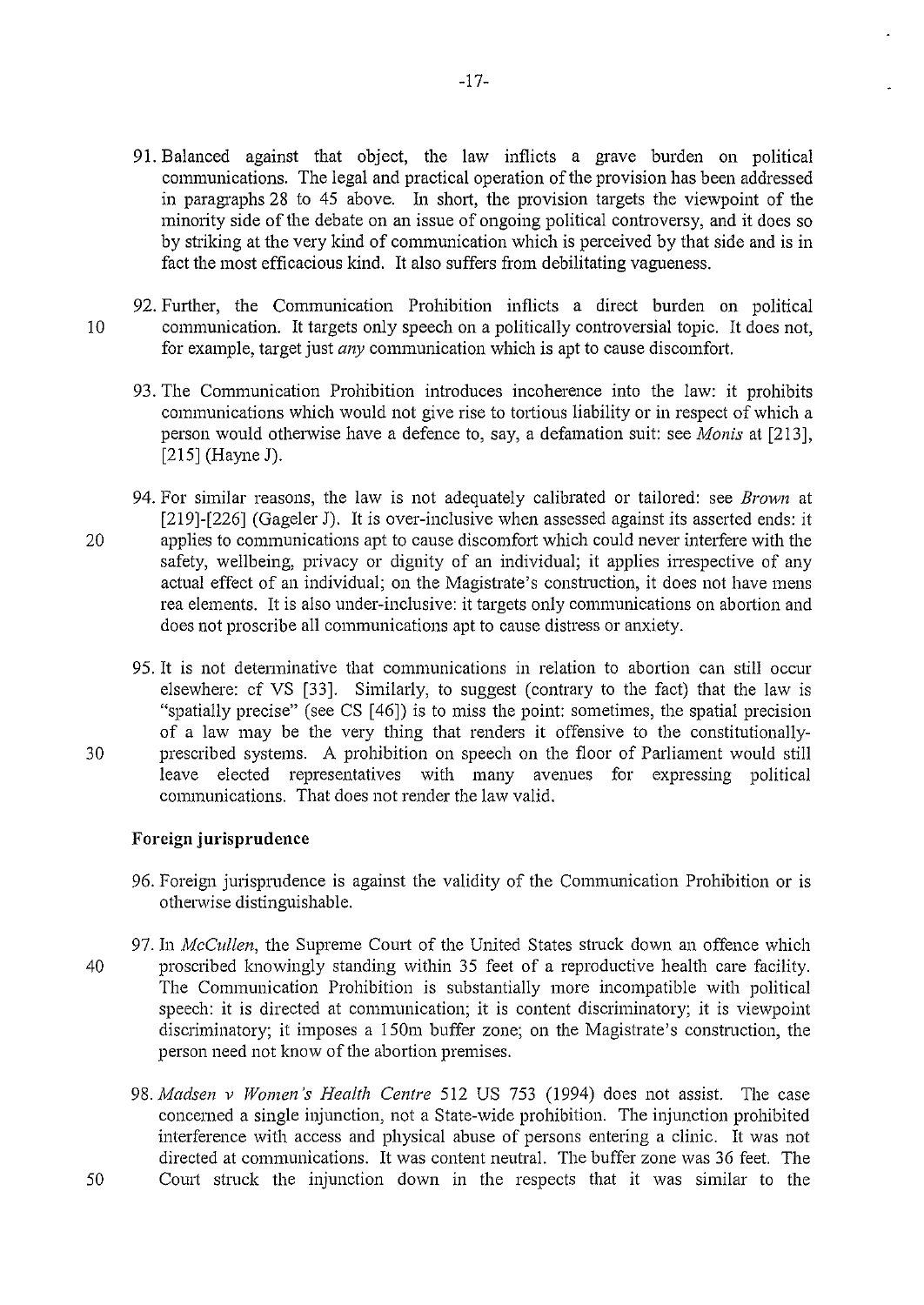Communication Prohibition: it struck it down to the extent that it purported to proscribe "images observable to or within earshot or' patients and it struck it down to the extent that it prohibited, within 300 feet of a clinic, approaching a person seeking the clinic's services.

- 99. *Frisby* v *Shulz* 487 US 474 (I 988) concerned an ordinance making it unlawful for a person to engage in picketing before or about the residence or dwelling of an individual. The ordinance bore no resemblance to the Communication Prohibition.
- I 0 100. *Hill v Colorado* 530 US 603 (2000) has been superseded by the decision in *McCullen.*  The law there was, in any event, content neutral: it was not targeted at abortion-related communications. The Supreme Court gave weight to the fact that the law left open the ability to hold signs.
	- 101. *R v Spratt* (2008) 298 DLR (4<sup>th</sup>) 317 and *Van den Dungen* (1995) 80 D&R 147 both concerned exclusions zones around one patticular clinic, not Statewide laws.

#### PART VII: APPLICABLE PROVISIONS

20 102. See Annexure.

#### PART VIII: ORDERS SOUGHT

103. The appellant seeks the orders set out in the Amended Notice of Appeal.

#### PART IX: ORAL ARGUMENT

104. The appellant estimates that she will need approximately 2 hours for oral argument.

#### 30

Dated: 8 June 2018

*.......*  '·6~ *: .............* ·························· G O'LRcy Ids Telephone: (02) 9232 50 16 Pax: (02) 9233 3902 Email: guyreynolds@sixthfloor.com.au

Arlier

Telephone: (08) 8223 7900 Fax: (08) 8223 7001 Email: fcbroh ier@el izabethmews.com.au

40

DPHume Telephone: (02) 9232 5016 Fax: (02) 9233 3902 Email: dhume@sixthfloor.com.au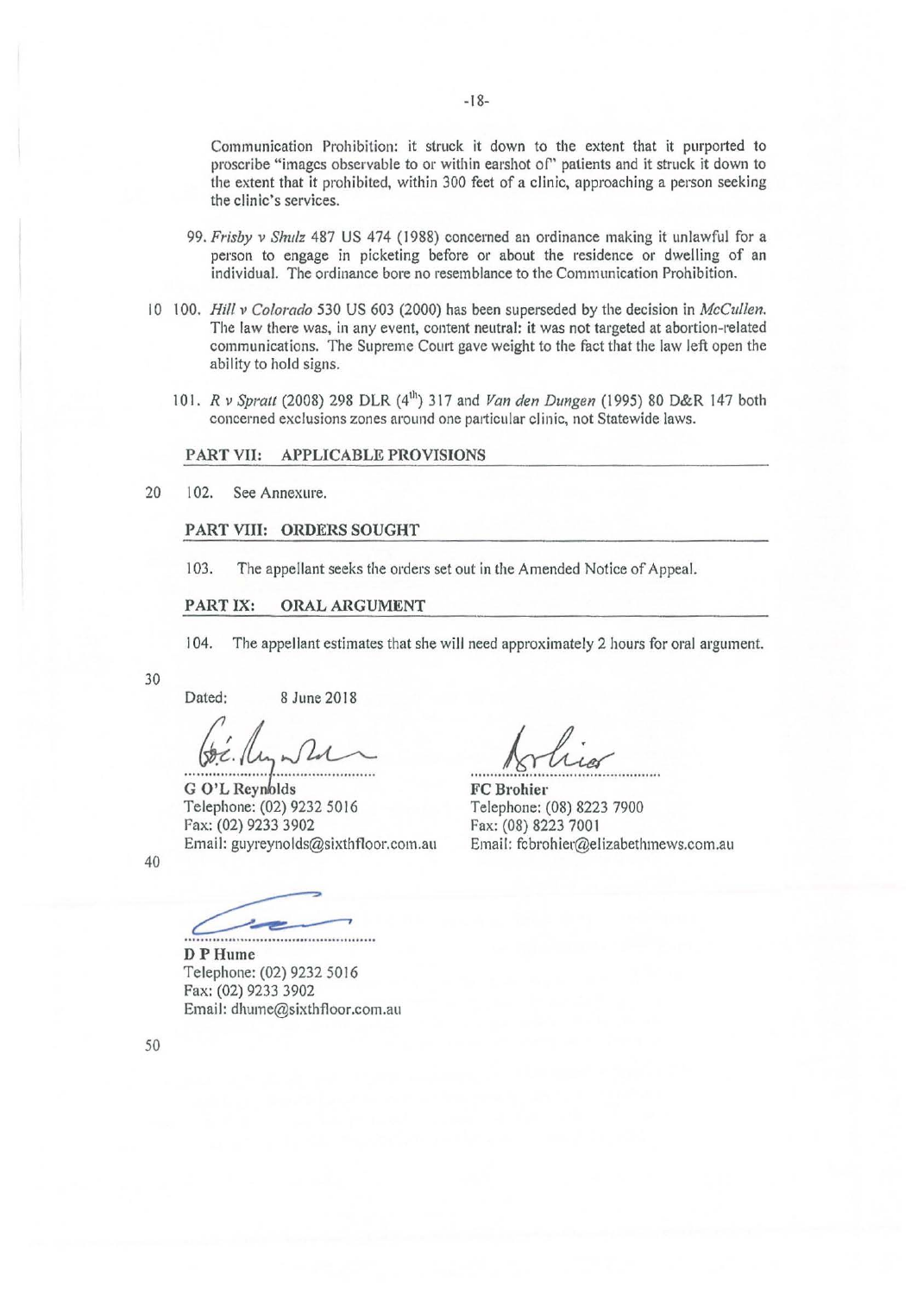*Public Health and Wellbeing Act 2008* (Vie) (Version No. 30, incorporating amendments as at 2 May 2016)

# Part 9A-Safe access to premises at which abortions are provided

#### 10 185A Purpose

The purpose of this Part is-

- (a) to provide for safe access zones around premises at which abortions are provided so as to protect the safety and wellbeing and respect the privacy and dignity of-
	- (i) people accessing the services provided at those premises; and
	- (ii) employees and other persons who need to access those premises in the course of their duties and responsibilities; and
- (b) to prohibit publication and distribution of certain recordings.

## 185B Definitions

 $(1)$  In this Part—

*abortion* has the same meaning as in the Abortion Law Reform Act 2008;

*distribute* includes-

- (a) communicate, exhibit, send, supply or transmit, whether to a particular person or not; and
- (b) make available for access, whether by a particular person or not; and
- (c) enter into an agreement or arrangement to do anything mentioned in  $\text{pargraph}$  (a) or (b); and
- (d) attempt to distribute;

#### *premises at which abortions are provided* does not include a pharmacy;

#### *prohibited behaviour* means-

- ( a) in relation to a person accessing, attempting to access, or leaving premises at which abortions are provided, besetting, harassing, intimidating, interfering with, threatening, hindering, obstructing or impeding that person by any means; or
- (b) subject to subsection  $(2)$ , communicating by any means in relation to abortions in a manner that is able to be seen or heard by a person accessing, attempting to access, or leaving premises at which abortions are provided and is reasonably likely to cause distress or anxiety; or

20

30

S. JSSB inserted by No. 66/2015 s. 5

S. 185A inserted by No. 6612015 s. 5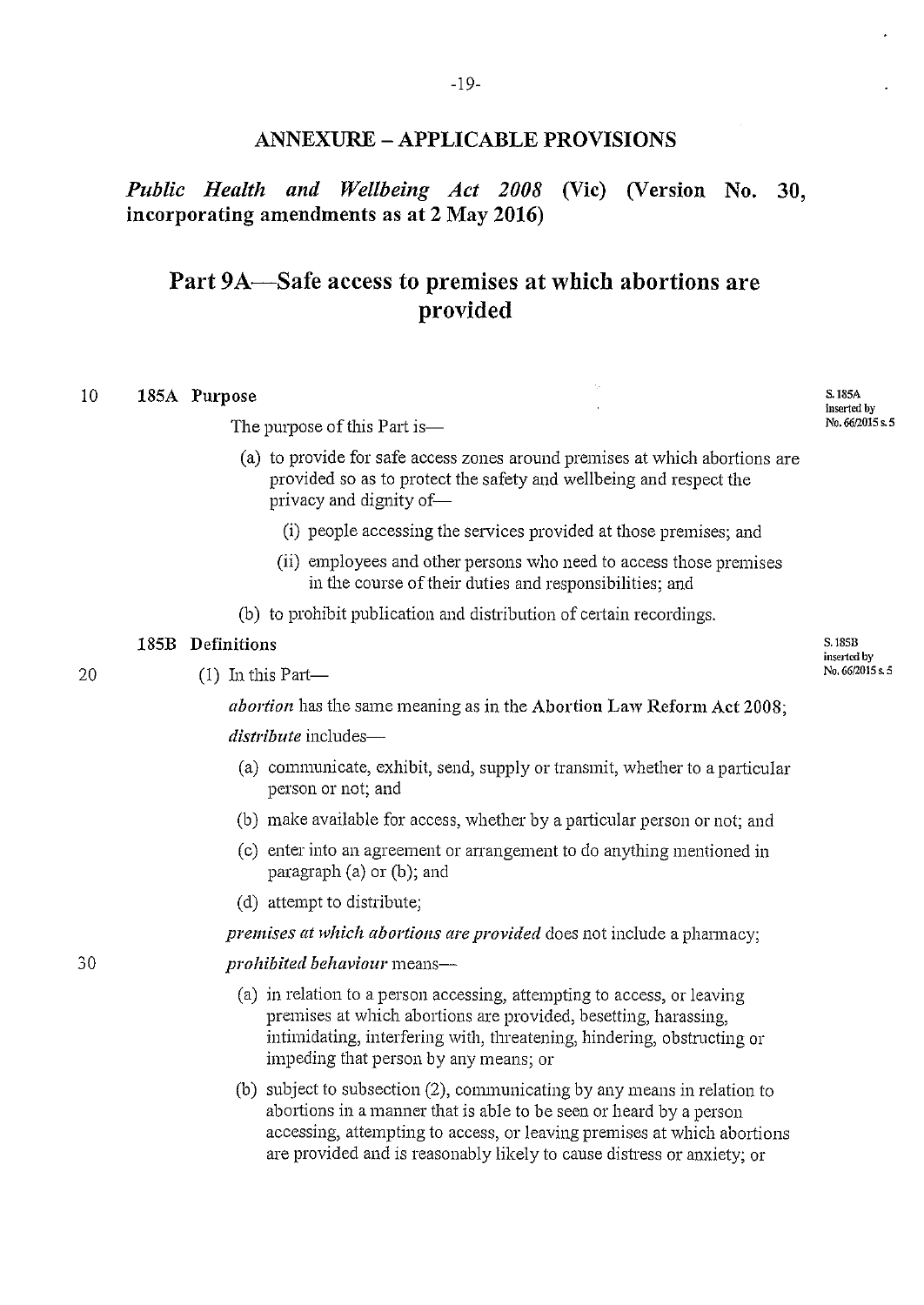|                        |      | (c) interfering with or impeding a footpath, road or vehicle, without<br>reasonable excuse, in relation to premises at which abortions are<br>provided; or                                                                                                                                                     |
|------------------------|------|----------------------------------------------------------------------------------------------------------------------------------------------------------------------------------------------------------------------------------------------------------------------------------------------------------------|
|                        |      | (d) intentionally recording by any means, without reasonable excuse,<br>another person accessing, attempting to access, or leaving premises at<br>which abortions are provided, without that other person's consent; or                                                                                        |
|                        |      | (e) any other prescribed behaviour;                                                                                                                                                                                                                                                                            |
|                        |      | <i>publish</i> has the same meaning as in the Open Courts Act 2013;                                                                                                                                                                                                                                            |
| 10                     |      | safe access zone means an area within a radius of 150 metres from premises<br>at which abortions are provided.                                                                                                                                                                                                 |
|                        |      | (2) Paragraph (b) of the definition of <i>prohibited behaviour</i> does not apply to an<br>employee or other person who provides services at premises at which<br>abortion services are provided.                                                                                                              |
| S.185C<br>inserted by  |      | 185C Principles                                                                                                                                                                                                                                                                                                |
| No. 66/2015 s.5.       |      | The following principles apply to this Part—                                                                                                                                                                                                                                                                   |
|                        |      | (a) the public is entitled to access health services, including abortions;                                                                                                                                                                                                                                     |
| 20                     |      | (b) the public, employees and other persons who need to access premises at<br>which abortions are provided in the course of their duties and<br>responsibilities should be able to enter and leave such premises without<br>interference and in a manner which—                                                |
|                        |      | (i) protects the person's safety and wellbeing; and                                                                                                                                                                                                                                                            |
|                        |      | (ii) respects the person's privacy and dignity.                                                                                                                                                                                                                                                                |
| S. 185D<br>inserted by |      | 185D Prohibited behaviour                                                                                                                                                                                                                                                                                      |
| No. 66/2015 s.5.       |      | A person must not engage in prohibited behaviour within a safe access zone.                                                                                                                                                                                                                                    |
|                        |      | Penalty:120 penalty units or imprisonment for a term not exceeding<br>12 months.                                                                                                                                                                                                                               |
| S. 185E<br>inserted by |      | 185E Offence to publish or distribute recording                                                                                                                                                                                                                                                                |
| No. 66/2015 s.5.<br>30 |      | A person must not without consent of the other person or without reasonable<br>excuse publish or distribute a recording of a person accessing, attempting to<br>access, or leaving premises at which abortions are provided, if the recording<br>contains particulars likely to lead to the identification of- |
|                        |      | (a) that other person; and                                                                                                                                                                                                                                                                                     |
|                        |      | (b) that other person as a person accessing premises at which abortions are<br>provided.                                                                                                                                                                                                                       |
|                        |      | Penalty:120 penalty units or imprisonment for a term not exceeding<br>12 months.                                                                                                                                                                                                                               |
| S. 185F<br>inserted by | 185F | Search warrant                                                                                                                                                                                                                                                                                                 |
| No. 66/2015 s. 5.      |      | (1) A police officer of or above the rank of sergeant may apply to a magistrate<br>for the issue of a search warrant under this section in relation to a particular                                                                                                                                            |
| 40                     |      | place if the police officer believes on reasonable grounds that there is, or                                                                                                                                                                                                                                   |

 $\ddot{\phantom{0}}$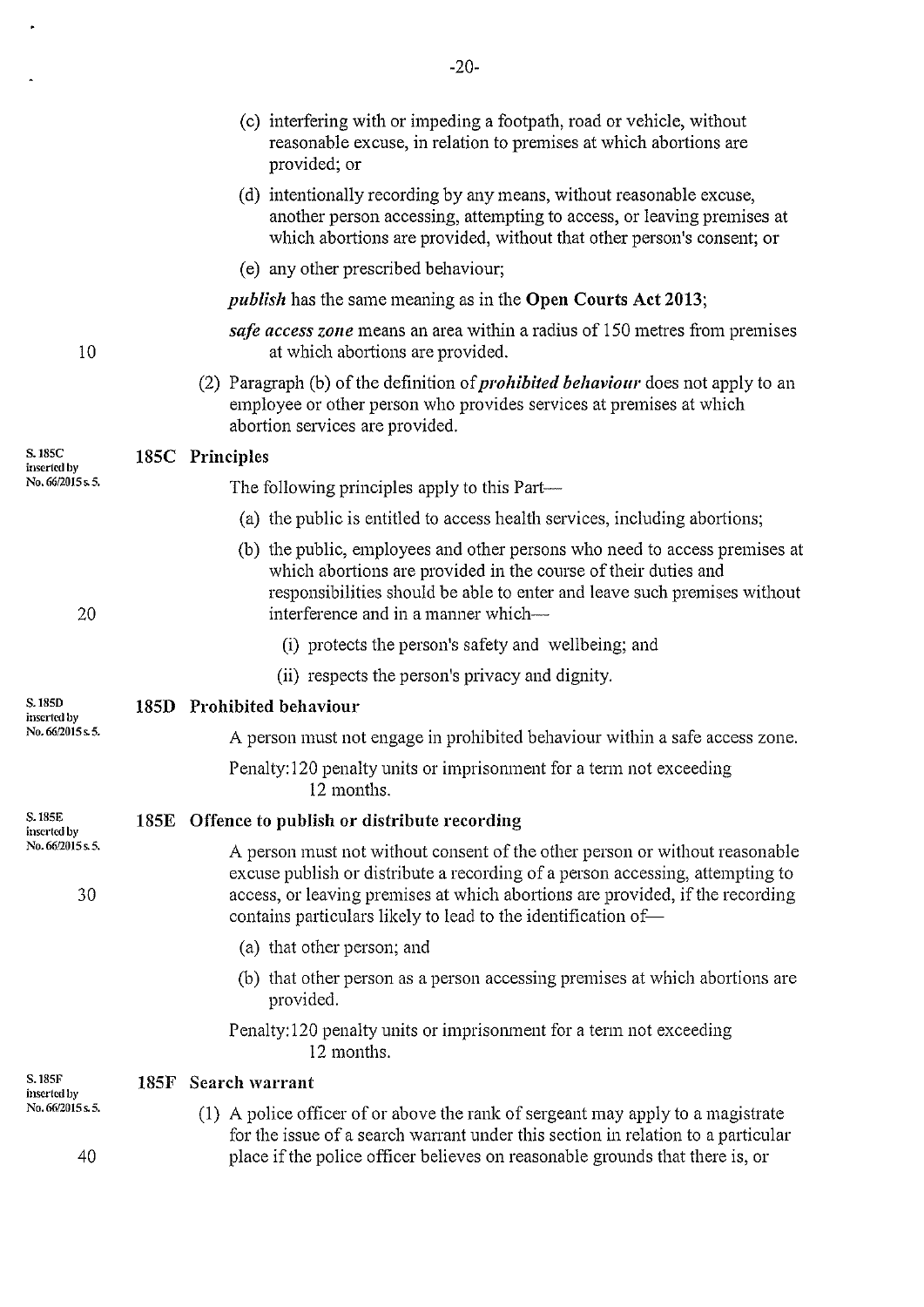may be within the next 72 hours, in that place evidence of the commission of an offence against-

- (a) section 185D, constituted by intentionally recording by any means, without lawful excuse, another person accessing, attempting to access, or leaving premises at which abortions are provided, without that other person's consent; or
- (b) section 185E.
- (2) If the magistrate is satisfied by the evidence on oath or by affidavit of the applicant that there are reasonable grounds for suspecting that there is, or may be within the next 72 hours, in that place evidence of the commission of an offence referred to in subsection (1 ), the magistrate may issue a search warrant authorising any police officer named in the warrant-
	- ( a) to enter the place, or the pati of the place, named or described in the warrant; and
	- (b) to search for and seize any thing named or described in the warrant.
- (3) In addition to any other requirement, a search warrant issued under this section must state-
	- (a) the offence suspected; and
	- (b) the place to be searched; and
	- (c) a description of the thing for which the search is to be made; and
	- (d) any conditions to which the warrant is subject; and
	- (e) whether entry is authorised to be made at any time or during stated hours; and
	- (f) a day, not later than  $7$  days after the issue of the warrant, on which the warrant ceases to have effect.
- ( 4) A search warrant must be issued in accordance with the **Magistrates' Court Act 1989** and must be in the fonn set out in the regulations under that Act.
- (5) The rules to be observed with respect to search warrants under the **Magistrates' Court Act 1989** extend and apply to warrants under this 30 section.

#### **185G Seizure of things not mentioned in the warrant**

A search warrant authorises a police officer executing the warrant, in addition to the seizure of any thing of a kind described in the warrant, to seize any thing which is not of a kind described in the warrant if the police officer believes on reasonable grounds-

- (a) that the thing is of a kind which could have been included in a warrant issued under section 185F, or will afford evidence about the commission of an offence refened to in section 185F(l ); and
- (b) that it is necessary to seize that thing in order to prevent its concealment, loss or destmction or its use in the commission of an offence refened to in section 185F(l).

**S.I85G insc1ied by**   $N_0$ . 66/2015 s. 5

40

20